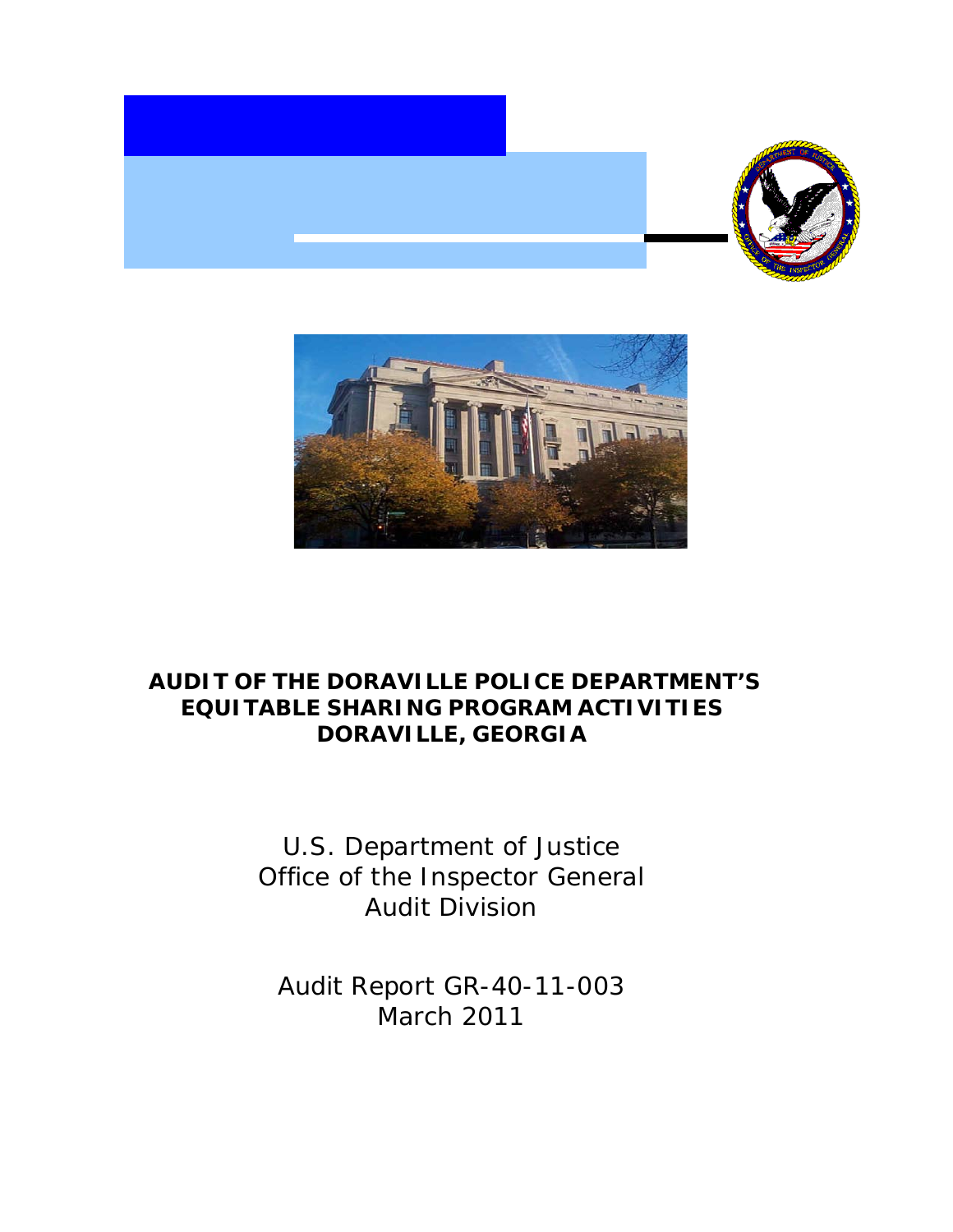## **AUDIT OF THE DORAVILLE POLICE DEPARTMENT'S EQUITABLE SHARING PROGRAM ACTIVITIES DORAVILLE, GEORIGA**

#### **EXECUTIVE SUMMARY**

The Department of Justice (DOJ) asset forfeiture program seeks to deter crime by depriving criminals of the profit and proceeds from illegal activities while enhancing the cooperation between federal, state, and local law enforcement agencies. State and local law enforcement agencies that participate in the seizure of property and funds may receive a portion of the proceeds, or an equitable share of the forfeiture, to use for law enforcement purposes. The Criminal Division's Asset Forfeiture and Money Laundering Section oversees the DOJ asset forfeiture program.

The Department of Justice Office of the Inspector General, Audit Division conducted an audit of the Doraville, Georgia, Police Department's participation in the DOJ asset forfeiture program during Doraville's fiscal years 2008, 2009, and 20[1](#page-1-0)0.<sup>1</sup> During the audit period, the Police Department received \$1,755,825 (\$1,737,548 in cash and proceeds and \$18,[2](#page-1-1)77 in shared property) and disbursed \$2,764,463. $^2$  The audit found that the Police Department generally complied with the agreement and certification requirements, equitable sharing guidelines regarding accounting for equitable sharing receipts, and use of equitably shared property and funds. However, we identified \$325 in unallowable costs for the payment of equitable sharing revenues to the Police Department personnel for travelrelated expenditures not allowed with equitable sharing funds. We did not question this amount because of its minimal value. We recommend that the Criminal Division ensure the Police Department:

• follow policies and procedures for travel-related expenditures.

<span id="page-1-0"></span> $\overline{a}$ 

<sup>&</sup>lt;sup>1</sup> The City of Doraville's fiscal year begins on July 1 of each year.

<span id="page-1-1"></span> $2$  Disbursements exceeded the receipts because disbursements involved funds from previous equitable sharing awards.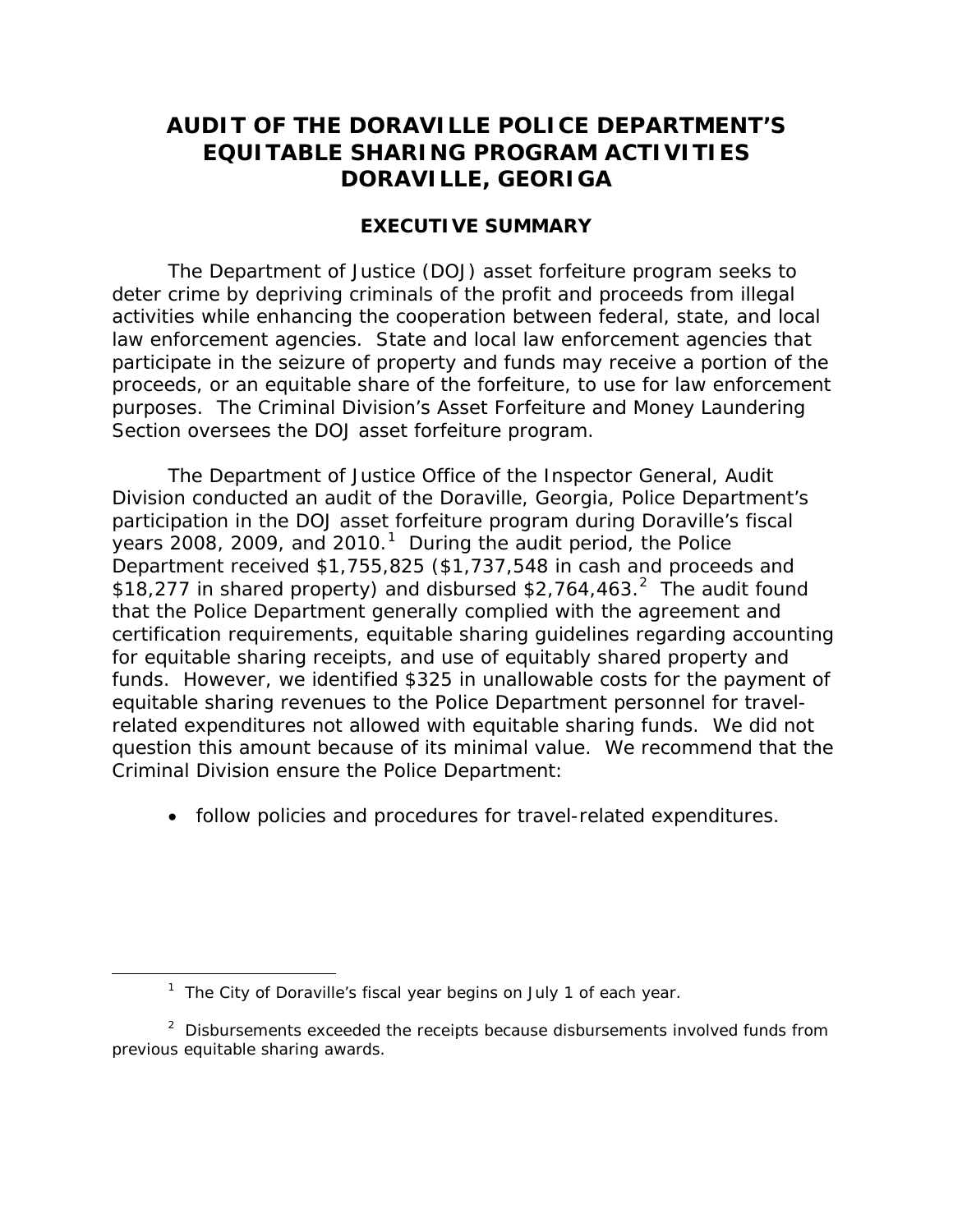#### **AUDIT OF THE DORAVILLE POLICE DEPARTMENT'S EQUITABLE SHARING PROGRAM ACTIVITIES DORAVILLE, GEORGIA**

#### **TABLE OF CONTENTS**

| Federal Sharing Agreements and Certification Forms4     |
|---------------------------------------------------------|
|                                                         |
|                                                         |
|                                                         |
|                                                         |
|                                                         |
|                                                         |
| APPENDIX I - OBJECTIVES, SCOPE, AND METHODOLOGY  12     |
| <b>APPENDIX II -SUMMARY OF TESTED EQUITABLE SHARING</b> |
|                                                         |
|                                                         |
| <b>APPENDIX III - DORAVILLE POLICE DEPARTMENT'S</b>     |
| <b>RESPONSE TO THE DRAFT AUDIT REPORT  18</b>           |
|                                                         |

| APPENDIX IV - OFFICE OF THE INSPECTOR GENERAL |
|-----------------------------------------------|
| ANALYSIS AND SUMMARY OF ACTIONS NECESSARY     |
|                                               |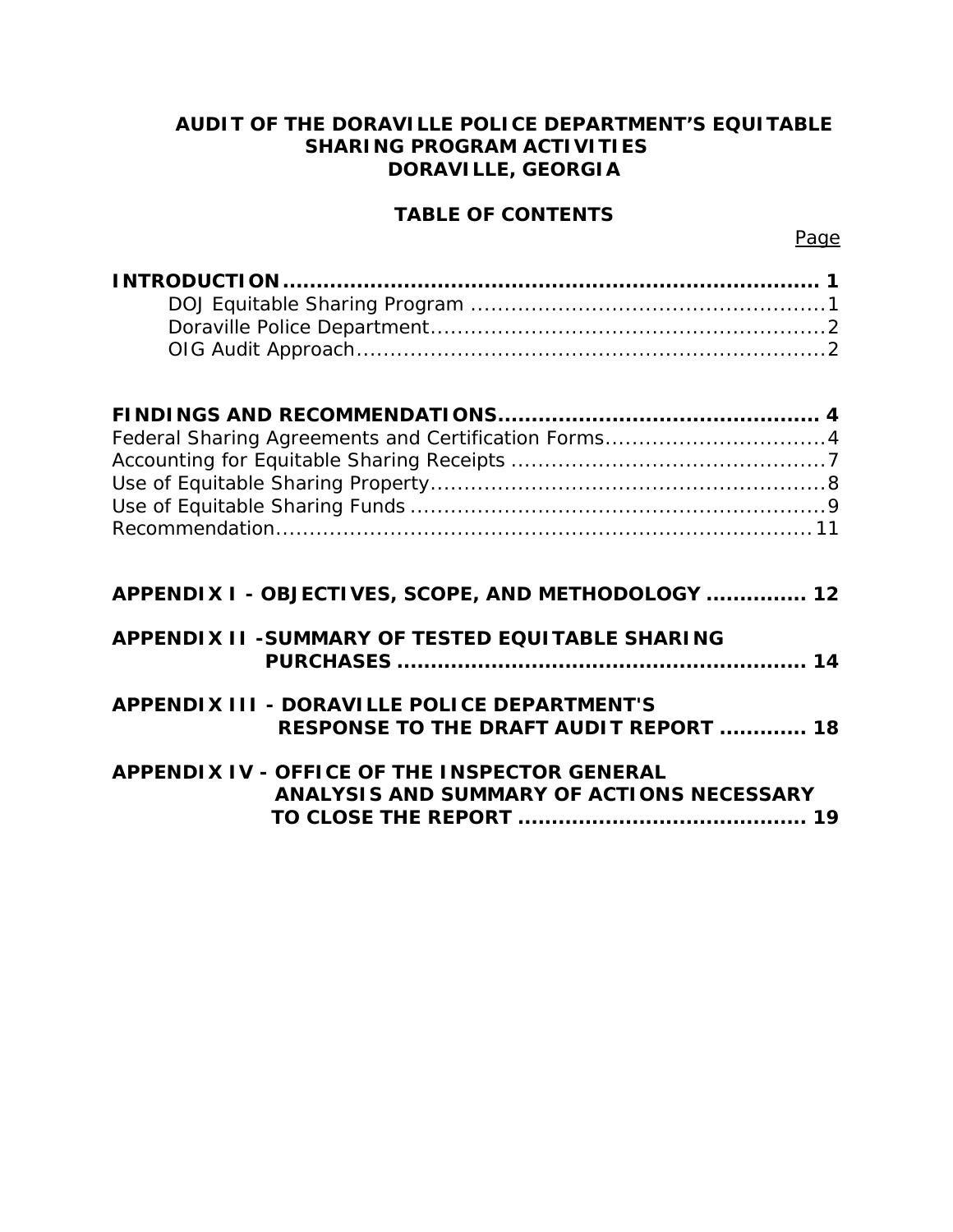#### **INTRODUCTION**

The Department of Justice (DOJ) Office of the Inspector General (OIG) audited the tracking and use of DOJ equitable sharing funds by the Doraville Police Department. The audit covered the Police Department's fiscal years (FY) 2008, 2009, and 2010. During these periods, the Police Department received \$1,755,825 in cash and property as a participant in the DOJ equitable sharing program.

#### **DOJ Equitable Sharing Program**

 $\overline{a}$ 

Because asset forfeiture deprives criminals of the profits and proceeds derived from their illegal activities, it is one of the most powerful tools available to law enforcement agencies. A key element of DOJ's asset forfeiture initiative is the equitable sharing program through which DOJ and its components share a portion of federally forfeited cash, property, and proceeds with state and local law enforcement agencies.<sup>[1](#page-3-0)</sup>

State and local law enforcement agencies receive equitable sharing funds by participating directly with DOJ agencies on investigations that lead to the seizure and forfeiture of property. Assets seized solely through the efforts of state and local law enforcement agencies may be transferred for forfeiture to a federal agency. Transferred seizures are referred to as adoptive seizures because the federal agency adopts the seizures made by the state or local agencies.

Once an investigation is completed and the seized assets are forfeited, the assisting state and local law enforcement agencies can request a share of the forfeited assets or a percentage of the proceeds derived from the sale of forfeited assets. Generally, the degree of a state or local agency's direct participation in an investigation determines the amount or percentage of funds shared with that agency. In adoptive seizures, the federal share is generally 20 percent of the net proceeds of the seizure performed by a state or local agency.

Three central DOJ components work together to administer the equitable sharing program: (1) the United States Marshals Service (USMS), (2) the Justice Management Division's Asset Forfeiture Management Staff (AFMS), and (3) the Criminal Division's Asset Forfeiture and Money Laundering Section (AFMLS). The three components are responsible for issuing policy statements, implementing governing legislation, and monitoring the use of DOJ equitable sharing funds. The USMS is responsible for transferring asset forfeiture funds from the DOJ to the receiving state or

<span id="page-3-0"></span><sup>&</sup>lt;sup>1</sup> Federal asset forfeiture programs are also administered by the U.S. Department of the Treasury and the U.S. Department of Homeland Security.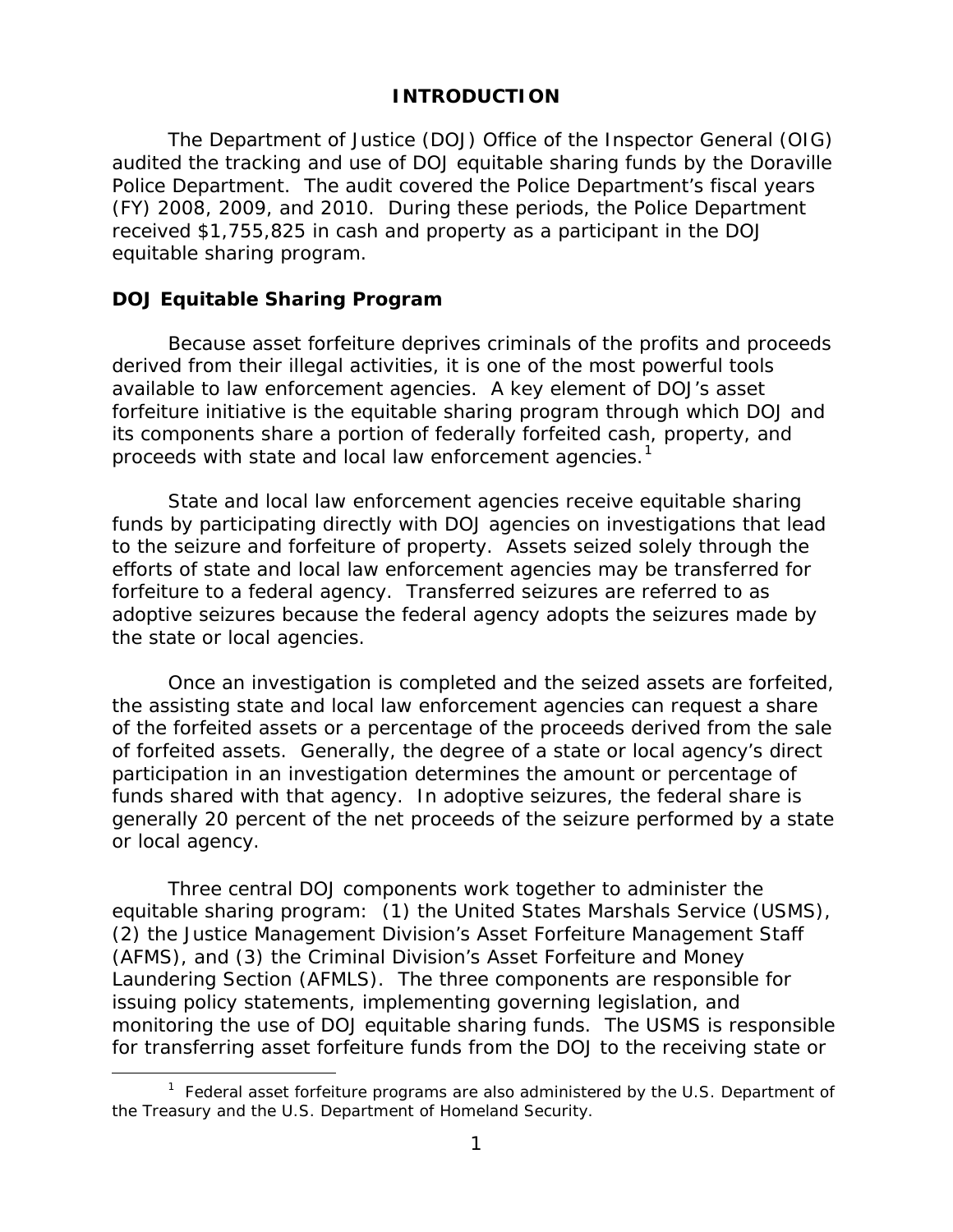local agency. The AFMS manages the Consolidated Asset Tracking System (CATS), a database used to track federally seized assets throughout the forfeiture life-cycle. Finally, AFMLS tracks membership of state and local participants, updates the equitable sharing program rules and policies, and monitors the allocation and use of equitably shared funds. Additionally, investigative components of DOJ and the United States Attorney's Office (USAO) also participate in the equitable sharing program. The Drug Enforcement Administration (DEA) implements major investigative strategies against drug networks and cartels and the Federal Bureau of Investigation (FBI) investigates a broad range of criminal violations. The DEA and FBI each integrate the use of asset forfeiture into its overall strategy to eliminate targeted criminal enterprises. The USAOs are responsible for the prosecution of both criminal and civil actions against property used or acquired during illegal activity.

Before requesting a share of the seized assets, a state or local law enforcement agency must first become a member of the DOJ equitable sharing program. To participate in the program, agencies sign and submit an equitable sharing agreement and certification form to AFMLS. The agreement must be renewed annually and in it, officials of participating agencies certify that they will use equitable sharing funds for law enforcement purposes.

#### **Doraville Police Department**

The Doraville Police Department is a component of the city of Doraville, Georgia, which is located about 12 miles north of Atlanta, Georgia. The Police Department serves a population of about 10,000 residents in a geographical area of less than 4 square miles. The city has a police force of about 70 officers and administrative staff.

The Police Department became a member of the asset forfeiture program in 1996. Currently, the Police Department has three officers assigned to two Drug Enforcement Administration task forces.

#### **OIG Audit Approach**

 $\overline{a}$ 

We tested compliance with what we considered to be the most important conditions of the DOJ equitable sharing program. Unless otherwise stated, we applied the *Guide to Equitable Sharing for State and*  Local Law Enforcement Agencies, issued by AFMLS in April [2](#page-4-0)009.<sup>2</sup> The guide provides procedures for submitting and sharing requests and discusses proper use and accounting for equitable sharing assets.

<span id="page-4-0"></span> $2$  For the portion of our audit period before April 2009, we applied the prior version of the guide issued in 1994 and an addendum to the guide issued in 1998.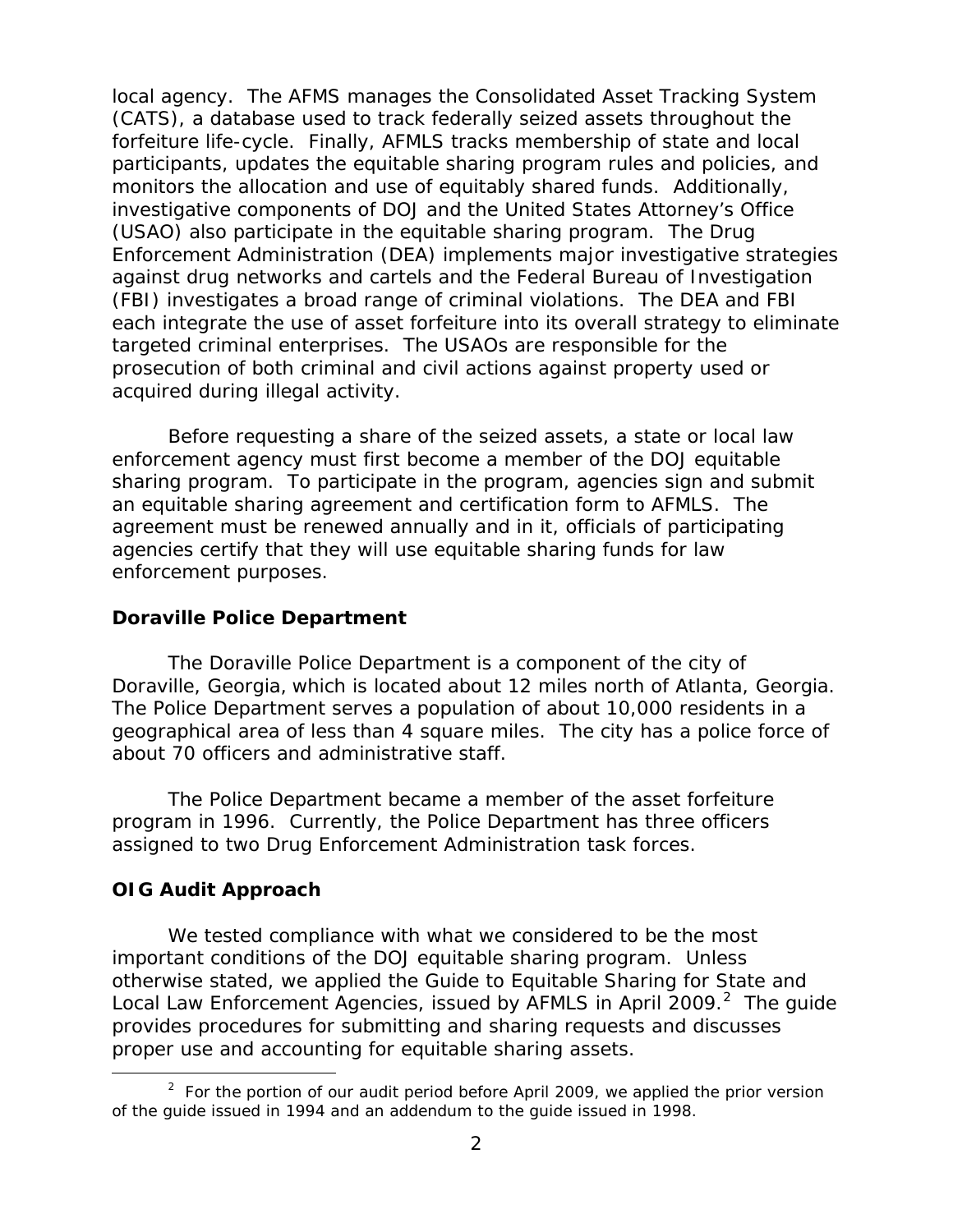To conduct the audit, we tested the Police Department's compliance with:

- **federal sharing agreements and certification forms** to determine if these documents were complete and accurate,
- **accounting for equitable sharing receipts** to determine whether standard accounting procedures were used to track equitable sharing assets, and
- **use of equitable sharing funds** to determine if equitable sharing cash was used for law enforcement purposes.

See Appendix I for more information on our objectives, scope, and methodology.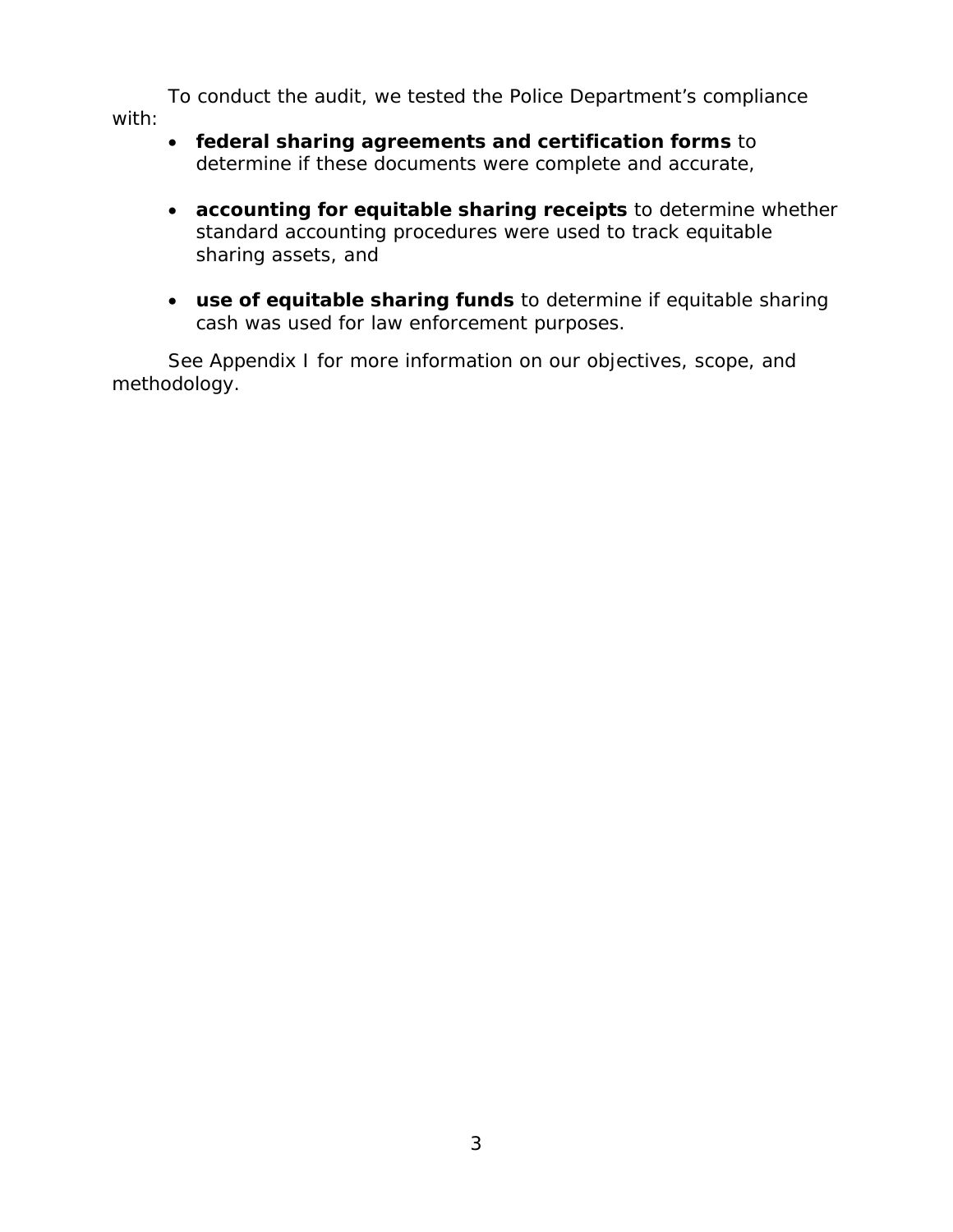#### **FINDINGS AND RECOMMENDATIONS**

The Doraville Police Department generally complied with equitable sharing guidelines regarding the agreement and certification requirements, accounting for equitable sharing receipts, and use of equitably shared property and funds. However, we identified \$325 in unallowable travel payments made because the Police Department did not follow its established policies and procedures for making such payments. We did not question this amount because of its minimal value.

#### **Federal Sharing Agreements and Certification Forms**

The *Guide to Equitable Sharing for State and Local Law Enforcement Agencies* (Guide) requires law enforcement agencies that receive forfeited cash, property, or proceeds as a result of a federal forfeiture to submit an Equitable Sharing Agreement and Certification form. Prior to participation in the program, the agreement and certification must be signed by the head of the law enforcement agency and a designated official of the local governing body. The receiving agency should submit a newly signed agreement and certification when an administration change occurs and annually within 60 days after the end of the participating agency's fiscal year. By signing the agreement and certification, the signatories agree to follow program statutes and guidelines and certify that the law enforcement agency will comply with statutes and guidelines.

We tested compliance with the agreement and certification form requirements to determine if the required forms were submitted, completed, accurate, and signed by the appropriate officials. The Police Department submitted the required forms for the three fiscal years ended June 30, 2008, 2009, and 2010.

The FY 2008 and 2010 annual agreement and certification forms were timely completed and submitted. The FY 2009 agreement and certification form was submitted 2 days late. An official told us that a third party contractor completed the FY 2009 form and, because of server difficulties, the Police Department received the completed form late. Upon receiving the form, the Police Department immediately submitted the form to the AFMLS. The Acting Chief of Police signed the FY 2009 agreement and certification form because the Chief of Police was on active military duty. These occurrences do not require corrective action.

To verify the total amount of equitable sharing funds received, we compared the amount of federal sharing funds reported as received in the Doraville's Equitable Sharing Agreement and Certification forms to the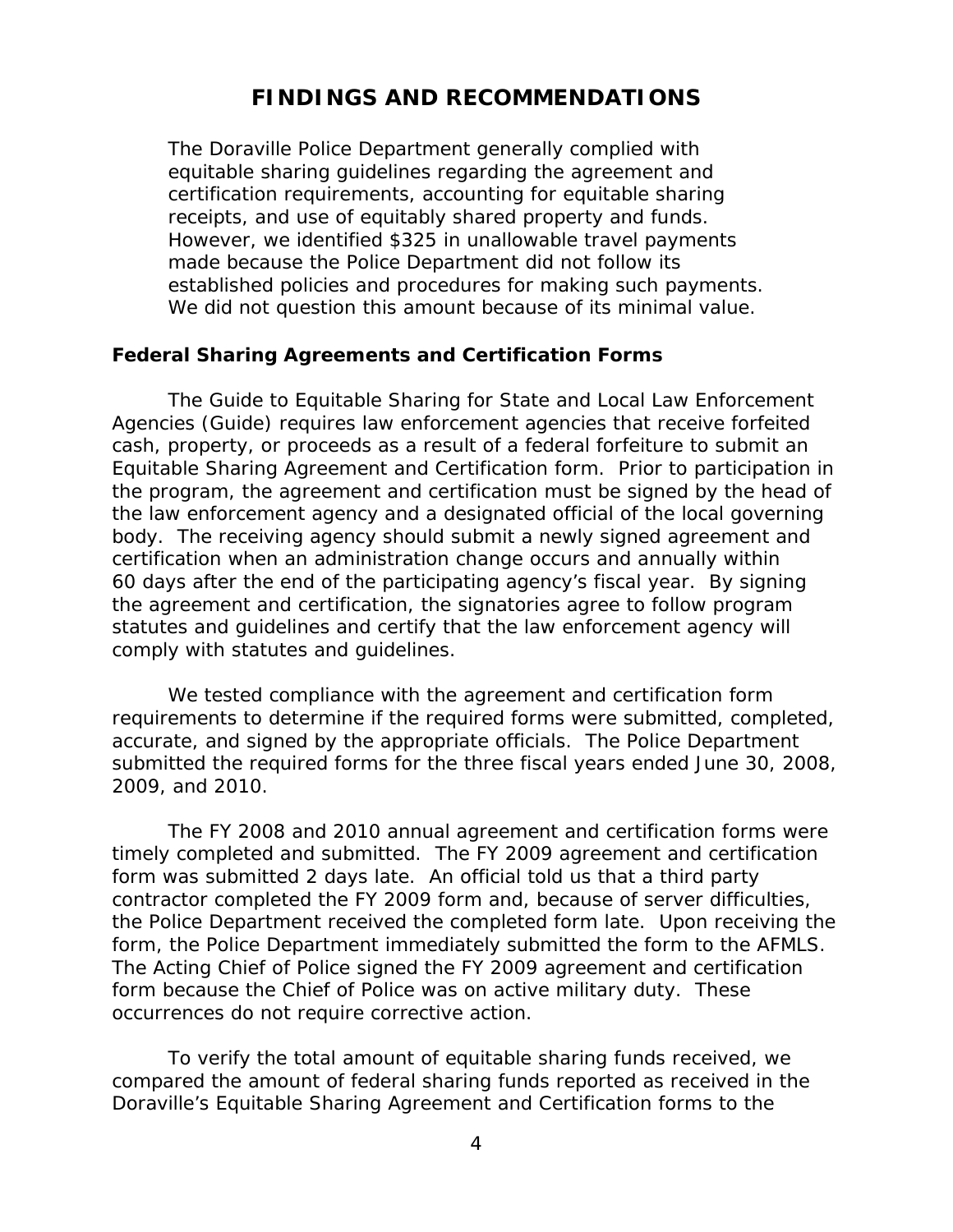amount reported as transferred in the AFMS Consolidated Asset Tracking System (CATS). The amounts were equal as shown in the following exhibit.

|           |             | <b>Disbursements Per</b> |                   |  |  |
|-----------|-------------|--------------------------|-------------------|--|--|
| <b>FY</b> | Cash        | <b>CATS Report</b>       | <b>Difference</b> |  |  |
| 2008      | \$1,173,508 | \$1,173,508              | \$C               |  |  |
| 2009      | \$414.271   | \$414,271                | \$C               |  |  |
| 2010      | \$149,769   | \$19.769                 | \$C               |  |  |

**EXHIBIT 1: RECEIPTS COMPARISON**

Sources: Doraville Police Department Certifications and CATS reports

To verify the total amount of expenditures reported on the certifications for each fiscal year reviewed, we compared the amounts reported on the certifications with the Police Department's accounting records. We noted that the total expenditures reported on the certifications did not match the expenditures in the accounting records for each fiscal year reviewed. The differences are shown in the following exhibit.

|           | LAITIDIT 4. LAFLINDI IUNL COMFANIJON |                         |                   |
|-----------|--------------------------------------|-------------------------|-------------------|
|           |                                      | <b>Expenditures Per</b> |                   |
|           |                                      | the Police              |                   |
|           |                                      | Department's            |                   |
|           | <b>Expenditures Per</b>              | <b>Accounting</b>       |                   |
| <b>FY</b> | <b>Certification</b>                 | <b>Records</b>          | <b>Difference</b> |
| 2008      | \$459,049                            | \$529,693               | \$70,644          |
| 2009      | \$873,105                            | \$865,246               | \$7,859           |
| 2010      |                                      |                         | \$125,498         |

**EXHIBIT 2: EXPENDITURE COMPARISON**

Source: OIG Analysis of Doraville Police Department's accounting records

A Police Department official told us the FY 2008 difference (\$70,644) occurred because the Police Department disbursed \$70,724 to the DEA for buy money to be reimbursed. $3$  The Police Department did not consider this an expenditure because it was to be reimbursed. We verified that the DEA reimbursed the \$70,724 to the Police Department. We identified a difference of \$80 in the amount disbursed (\$70,724) to the DEA and the calculated difference (\$70,644) shown in the table. We did not take exception to this amount because of its minimal value.

The Police Department referred us to its accountant for an explanation for the 2009 and 2010 differences. $4$  The accountant told us the Police

 $\overline{a}$ 

<span id="page-7-0"></span> $3$  Buy money are funds allocated for the purchase of evidence or contraband needed to determine the existence of a crime or to establish the identity of a participant in a crime.

<span id="page-7-1"></span><sup>&</sup>lt;sup>4</sup> A certified public accounting firm prepared the Doraville Police Department's annual certification reports.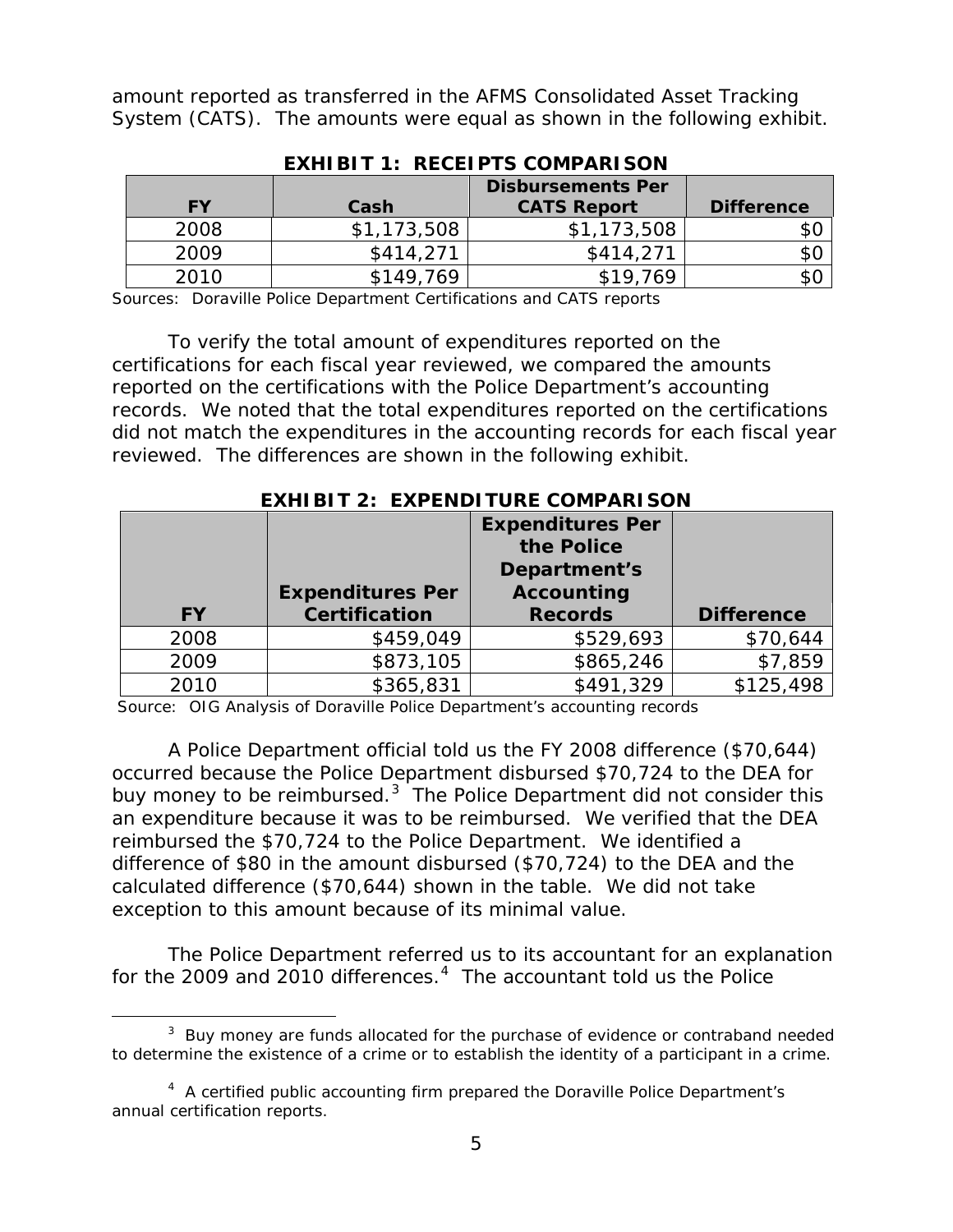Department provided a check register as its accounting records that included checks written and dated during a given fiscal year. The check register did not include all expenditures incurred because they were not paid in a given fiscal year.

The FY 2009 difference occurred because the certification report's total included: (1) expenditures incurred in FY 2009 and paid in FY 2010, (2) a reimbursement for a travel and training expenditure, and (3) a duplicate expenditure that should not have been included in the accounting records. The following exhibit shows the explanations for and the dollar value of the FY 2009 difference. We did not take exception to the difference in the total for the explanation (\$7,860) and the calculated difference (\$7,859) because of its minimal value.

| <b>Explanation</b>                       | <b>Amount</b> |
|------------------------------------------|---------------|
| Expenditure incurred in FY 2009 and paid |               |
| in FY 2010                               | \$10,029      |
| Expenditure incurred in FY 2009 and paid |               |
| in FY 2010                               | \$1,673       |
| Reimbursement for an expenditure         | \$(1,726)     |
| Duplicate expenditure                    | \$(2, 116)    |
| Total                                    | \$7,860       |

 **Exhibit 3: Explanations for FY 2009 Difference** 

Source: Robins, Eskew, Smith, and Jordan Certified Public Accountants

The FY 2010 difference occurred because the certification report's total did not include: (1) funds transferred from the equitable sharing account to the U.S. Treasury account; (2) expenditures paid in FY 2010 and included in the FY 2009 report; (3) a deposit identified as a reimbursement; and (4) checks written for buy money, not used, and deposited back into the bank. The following exhibit shows the explanations for and the dollar value of the FY 2010 difference. We did not take exception to the difference in the total for explanations (\$125,499) and the calculated difference (\$124,498) because of its minimal value.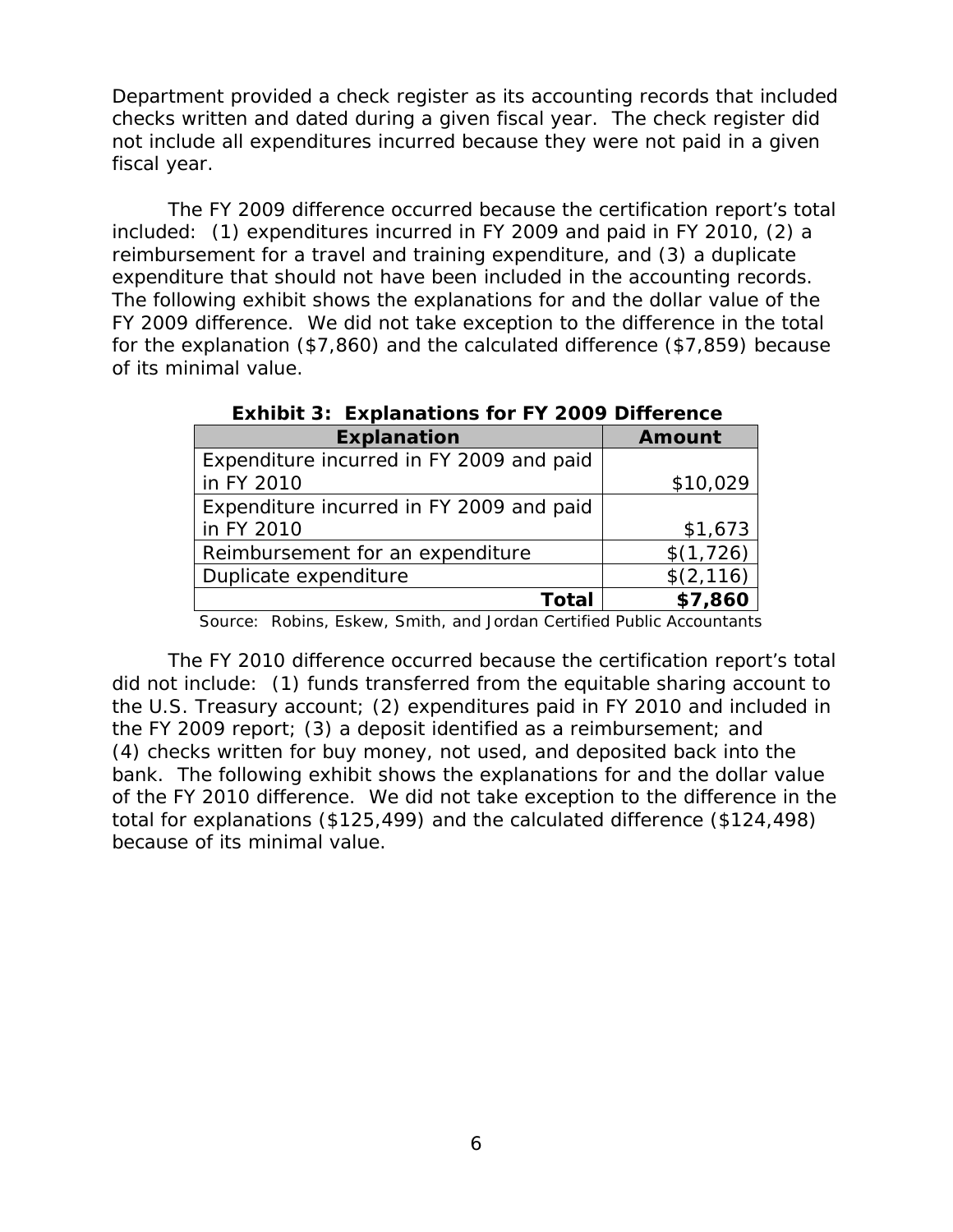|                                           | <b>Amount</b> |
|-------------------------------------------|---------------|
| <b>Explanation</b>                        |               |
| Money transferred from the equitable      |               |
| sharing account to the U.S. Department of |               |
| Treasury account.                         | \$96,233      |
| Expenditure paid in FY 2010 and reported  |               |
| in FY 2009                                | \$10,029      |
| Expenditure paid in FY 2010 and reported  |               |
| in FY 2009                                | \$1,673       |
| Deposit for a reimbursement               | \$1,564       |
| Unused buy money to be deposited back     |               |
| into the equitable sharing account        | \$16,000      |
| Total                                     | \$125,499     |

**Exhibit 4: Explanations for FY 2010 Difference**

Source: Robins, Eskew, Smith, and Jordan Certified Public Accountants

#### **Accounting for Equitable Sharing Receipts**

We audited the Police Department's equitable sharing activities from July 1, 2007, through June 30, 2010. The Police Department was required to follow the guidelines established in the April 2009 *Guide to Equitable Sharing for State and Local Law Enforcement Agencies* and the previous version of the guide issued in March 1994, which applied to the audit period during July 1, 2007, through March 2009. Both Guides require that law enforcement agencies use standard accounting procedures to track equitable sharing program receipts. Participating agencies should maintain a log of all sharing requests. The log should consecutively number the requests and list the seizure type, seizure amount, share amount requested, amount received, and date received for each request. Because the amount actually received may differ from the amount initially requested, receiving agencies should periodically update the log to ensure accurate recordkeeping.

We reviewed procedures for tracking equitable sharing requests against sharing receipts, reconciled the Police Department's accounting records to DOJ records of equitable sharing funds and property shared, and reviewed equitable sharing receipts to determine if the funds were properly accounted for and deposited.

As shown in the following exhibit for the fiscal years we reviewed, the Police Department received 49 receipts of equitable sharing funds totaling \$1,755,825 of which \$1,737,548 was in cash and proceeds and \$18,277 was in non-cash receipts.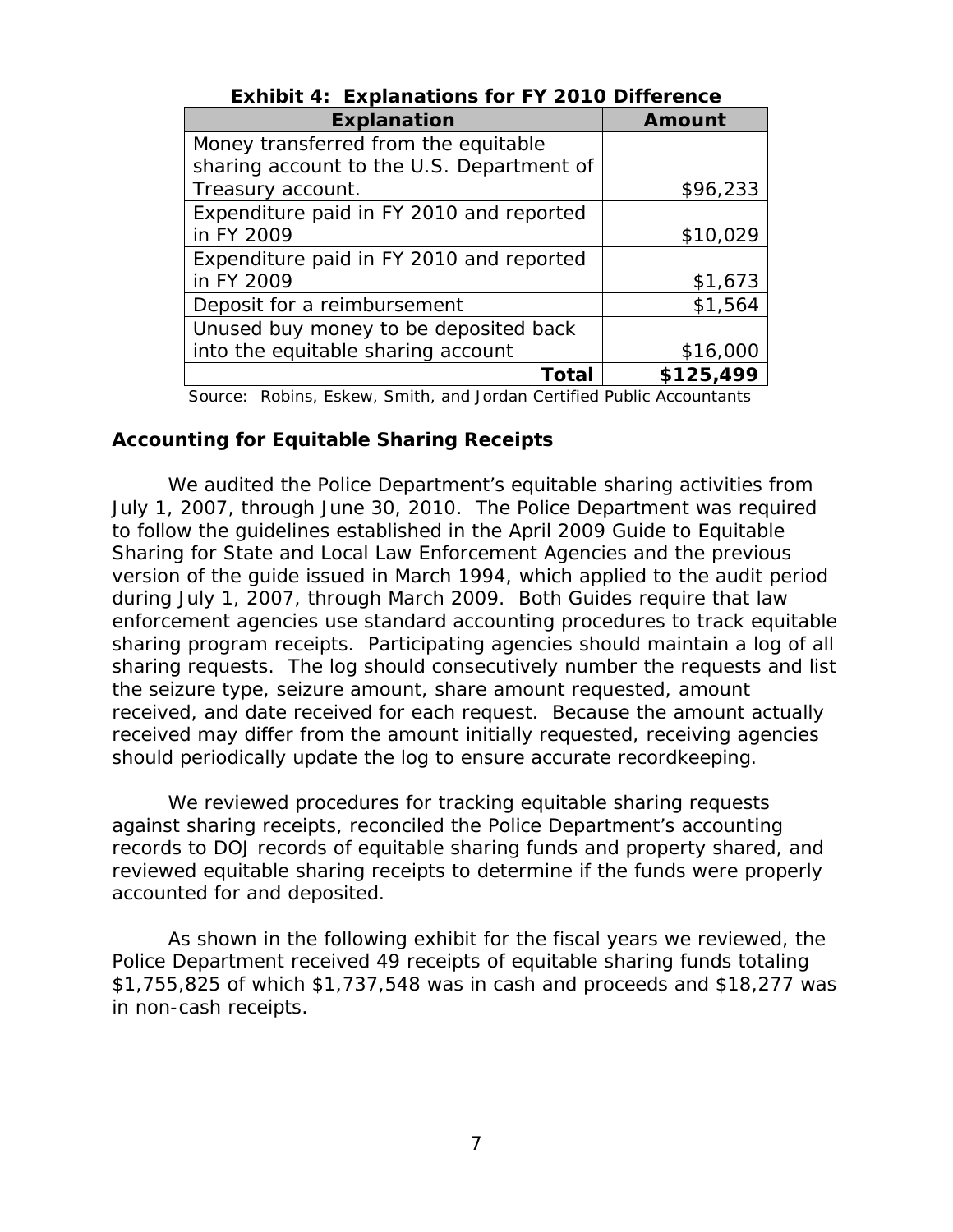|                                                        | I IYYAL ILAN INLVILVVLD |                 |                 |              |  |  |  |
|--------------------------------------------------------|-------------------------|-----------------|-----------------|--------------|--|--|--|
| <b>Doraville</b><br><b>Police</b><br><b>Department</b> |                         |                 |                 |              |  |  |  |
|                                                        |                         |                 |                 |              |  |  |  |
| FΥ                                                     | Cash                    | <b>Proceeds</b> | <b>Property</b> | <b>Total</b> |  |  |  |
| 2008                                                   | \$1,138,072             | \$35,436        | \$0             | \$1,173,508  |  |  |  |
| 2009                                                   | \$409,482               | \$4,790         | \$11,541        | \$425,813    |  |  |  |
| 2010                                                   | \$142,375               | \$7,393         | \$6,736         | \$156,504    |  |  |  |
| <b>Total</b>                                           | \$1,689,929             | \$47,619        | \$18,277        | \$1,755,825  |  |  |  |

#### **EXHIBIT 5: DORAVILLE POLICE DEPARTMENT'S RECEIPTS FOR EACH FISCAL YEAR REVIEWED**

Source: CATS reports

We reconciled the Detailed Distribution report with the Police Department's log and found that the receipts matched. As shown in the following exhibit, we sampled five of the highest receipts from FYs 2008, 2009, and 2010, totaling \$1,376,503, to ensure the funds were properly deposited and timely recorded.

#### **EXHIBIT 6: DORAVILLE POLICE DEPARTMENT'S SAMPLED RECEIPTS IN FYS 2008, 2009, AND 2010**

| <b>Sample</b><br>Count | <b>Date Received per</b><br>the Detailed<br><b>Distribution Report</b> | <b>Date Received</b><br><b>Per Doraville Police</b><br>Department's<br><b>Accounting Records</b> | <b>Amount</b><br><b>Received</b> |
|------------------------|------------------------------------------------------------------------|--------------------------------------------------------------------------------------------------|----------------------------------|
|                        | 03/11/2008                                                             | 03/11/2008                                                                                       | \$502,540                        |
| 2                      | 03/11/2008                                                             | 03/11/2008                                                                                       | \$496,060                        |
| 3                      | 11/10/2008                                                             | 11/10/2008                                                                                       | \$81,453                         |
|                        | 01/12/2009                                                             | 01/12/2009                                                                                       | \$203,885                        |
| 5                      | 03/09/2010                                                             | 03/09/2010                                                                                       | \$92,565                         |
|                        |                                                                        | Total                                                                                            | \$1,376,503                      |

Source: Detailed Distribution report of payments submitted to the Doraville Police Department and Accounting Records from the Doraville Police Department.

Our testing determined the Police Department accurately recorded its asset forfeiture receipts.

#### **Use of Equitable Sharing Property**

The Equitable Sharing Guide requires that any forfeited tangible property transferred to a state or local agency for official use be used for law enforcement purposes only. Further, vehicles and other tangible property transferred for official law enforcement use must be used for at least 2 years. However, if the property becomes unsuitable for the stated purpose before the end of the 2-year period, it may be sold.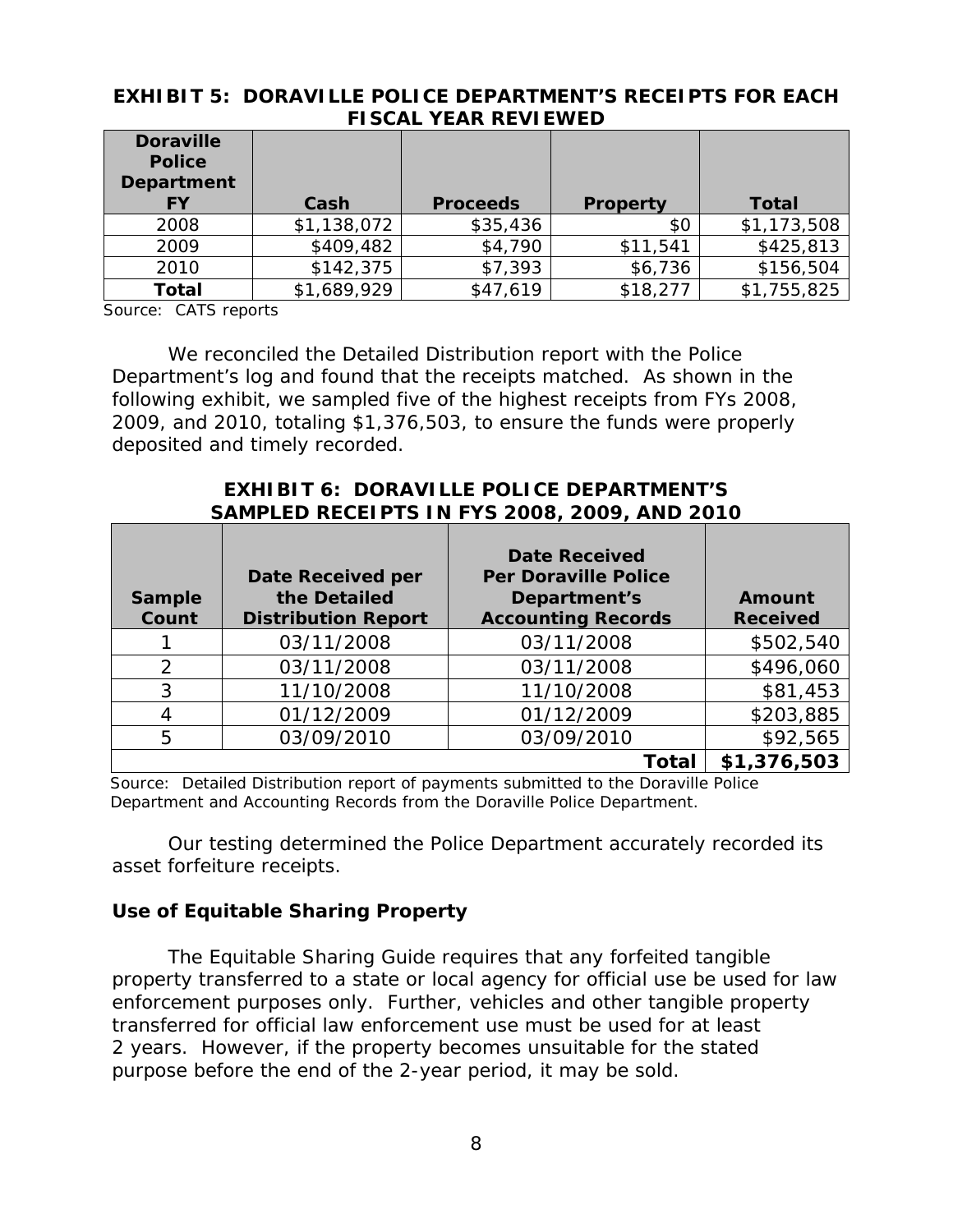During the audit period, the Police Department participated in the seizure of four vehicles and received the vehicles as forfeited tangible property items. The Police Department included three of the four vehicles as part of a trade-in for another vehicle. $5$  The Police Department did not use the three vehicles for the required 2 years. $6\,$  $6\,$  Because the maintenance costs for the three vehicles were a financial burden, the Police Department requested and received approval from AFMS to use the vehicles as part of a trade-in. At the time of our audit, the Police Department identified one vehicle as tangible property. We determined this vehicle was in use for law enforcement purposes.

#### **Use of Equitable Sharing Funds**

 $\overline{a}$ 

As summarized in Exhibit 7, the Guide outlines categories of allowable uses for equitable sharing funds.

| FUR EQUITABLE SHARING FUNDS      |                                    |  |  |  |  |
|----------------------------------|------------------------------------|--|--|--|--|
| <b>Allowable Uses</b>            | <b>Unallowable Uses</b>            |  |  |  |  |
| Activities calculated to enhance | Salaries for current law           |  |  |  |  |
| future investigations            | enforcement personnel              |  |  |  |  |
| Salaries paid for first-year law | Non-law enforcement use of         |  |  |  |  |
| enforcement personnel            | tangible property and expenses     |  |  |  |  |
| Law enforcement training,        |                                    |  |  |  |  |
| equipment, facilities, and       | Non-official, improper, or illegal |  |  |  |  |
| operations support               | uses                               |  |  |  |  |
|                                  | Uses not specified in sharing      |  |  |  |  |
| Detention facilities             | request                            |  |  |  |  |
| Drug education and awareness     | Reception and representation       |  |  |  |  |
| program operation                | expenses                           |  |  |  |  |
| Asset accounting and tracing     |                                    |  |  |  |  |
| expenses                         | Extravagant expenses               |  |  |  |  |

#### **EXHIBIT 7: SUMMARY OF ALLOWABLE AND UNALLOWABLE USES FOR EQUITABLE SHARING FUNDS**

Source: March 1994 and April 2009 Equitable Sharing Guides

The March 1994 Guide provided that, generally, the participating agencies should use equitable sharing funds for law enforcement purposes. Under certain circumstances, up to 15 percent of equitable sharing revenues could be used to pay for drug abuse rehabilitation, drug and crime prevention efforts, housing and job skills programs, or other non-profit community-based programs or activities. However, the 1998 Addendum

<span id="page-11-0"></span><sup>&</sup>lt;sup>5</sup> The Police Department used the three vehicles and two additional vehicles that were not seized vehicles for this trade. The five vehicles' trade-in value totaled \$35,000.

<span id="page-11-1"></span><sup>&</sup>lt;sup>6</sup> The Police Department received the three vehicles on November 10, 2008; March 11, 2009; and April 7, 2009, and traded the vehicles on May 21, 2010.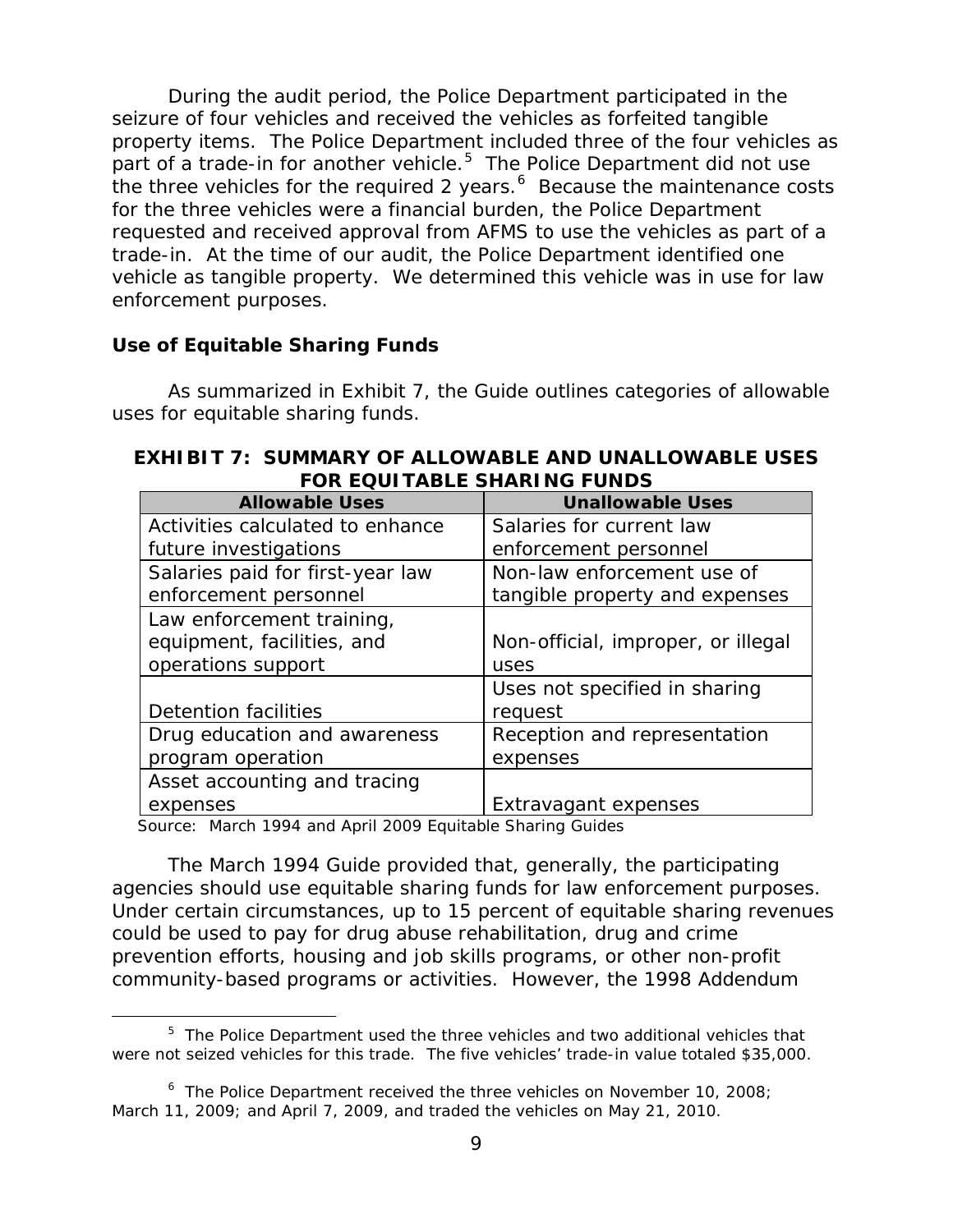required that the participating agency directly purchase such items and services. The April 2009 Guide required that all expenditures be made by the law enforcement agency and did not allow for the transfer of cash to community-based entities.

During the audit period of July 1, 2007, through June 30, 2010, the Police Department made 449 disbursements of DOJ equitable sharing funds totaling \$2,764,463. Of the \$2,764,463 disbursed, the Police Department spent \$1,693,311 on goods and services and disbursed \$1,071,152 as transfers between two bank accounts, reimbursable disbursements to the DEA's drug task force, and buy money for law enforcement operations.<sup>[7](#page-12-0)</sup> The Police Department also constructed a training facility and used \$324,310 of the \$1,693,311 for construction costs.

We tested a sample (66) of the 449 disbursements totaling \$789,085 to determine if the expenditures were allowable and supported by adequate documentation. The sample included high-dollar expenditures and purchases for items that we selected based on the potential use of those items for impermissible or improper uses. We found seven disbursements were unallowable for travel-related expenditures. Two of the 7 instances resulted from the original sample of 66 disbursements and 5 resulted from our expanded sample.<sup>[8](#page-12-1)</sup> The results of our testing are discussed in the following paragraphs.

During the audit period, the Police Department used \$78,654 in equitable sharing funds to pay for officers and staff to attend law enforcement-related training classes. Prior to April 2009 the Guide did not address the allowability of travel expenses. The April 2009 equitable sharing guide states that participants must follow state regulations in the payment of travel and per diem reimbursements. The state of Georgia Statewide Travel Regulation states that for travel outside of the state, entities may elect to use General Services Administration (GSA) rates rather than the state of Georgia's rates. For in-state travel the Georgia regulations require employees traveling overnight be paid a per diem amount designed to cover the cost of meals (including taxes and tips), based on the number of meals per day for which the employee is eligible. In four instances, the Police Department paid staff 100 percent of the applicable meals and incidental expenses rate (M&IE) for the first and last days of travel, rather than the

 $\overline{a}$ 

<span id="page-12-0"></span> $7$  The transfers between bank accounts occurred because the Doraville Police Department changed banks.

<span id="page-12-1"></span><sup>&</sup>lt;sup>8</sup> We expanded our sample to include all travel transactions that occurred after April 2009 because the Guide in effect prior to April 2009 did not address the allowability of travel expenses. The expanded sample increased our sample to 78 disbursements totaling \$792,528.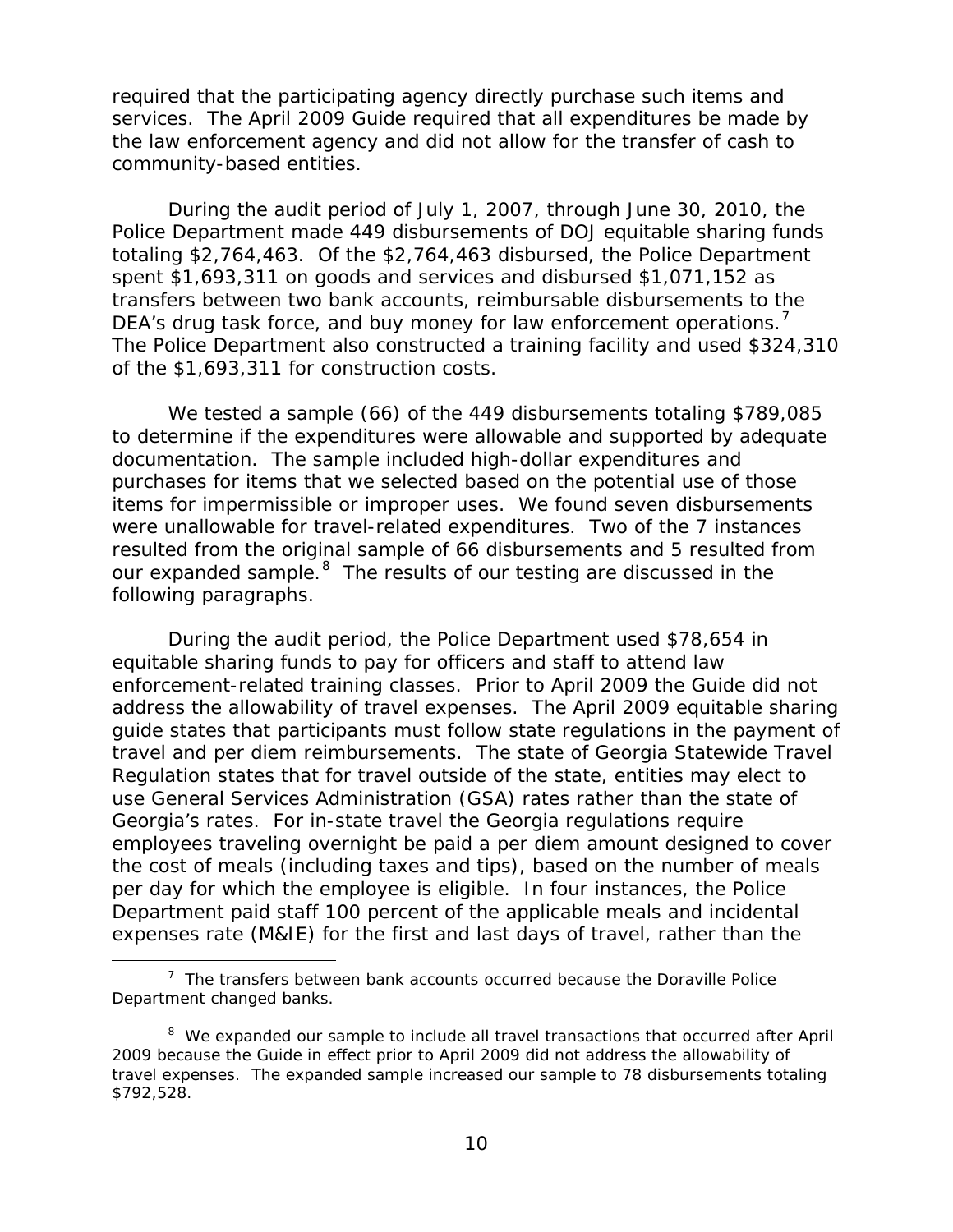GSA's prescribed 75 percent for the first and last day of travel. $^9$  $^9$  Also, in two instances, the Police Department paid staff for in-state travel based on the GSA M&IE rate rather than the state rate as required in the state regulation. We identified \$254 in unallowable costs for these instances. Because the Guide in effect prior to April 2009 did not address the allowability of travel expenses such as these, we do not consider such expenses paid prior to April 2009 to be unallowable. The Doraville Police Chief told us that he has elected to use GSA rules exclusively for the past several years.

We also determined that one individual received an unallowable payment of \$71 for an additional night for a hotel stay when the individual checked out a day earlier.

Unallowable expenses are summarized in the following exhibit. We did not question these amounts because of the minimal values. However, the Police Department should ensure adherence to the rules for payment of travel expenses.

| <b>Check</b> | <b>Check</b>  | <b>Expenditure</b>     |                           |
|--------------|---------------|------------------------|---------------------------|
| <b>Date</b>  | <b>Number</b> | <b>Description</b>     | <b>Amount Unallowable</b> |
| 06/24/09     | 3116          | <b>Travel Per Diem</b> | \$13.50                   |
| 11/02/09     | 3186          | <b>Travel Per Diem</b> | \$35.50                   |
| 01/25/10     | 3198          | <b>Travel Per Diem</b> | \$35.50                   |
| 04/02/10     | 3209          | <b>Travel Per Diem</b> | \$67.00                   |
| 04/02/10     | 3210          | <b>Travel Per Diem</b> | \$67.00                   |
| 05/07/10     | 3215          | <b>Travel Per Diem</b> | \$35.50                   |
| 01/23/09     | 3044          | <b>Hotel Stay</b>      | \$71.00                   |
|              |               | <b>Total</b>           | \$325.00                  |

**EXHIBIT 8: UNALLOWABLE TRAVEL EXPENSES**

Source: Doraville Police Department

#### **Recommendation**

We recommend that the Assistant Attorney General, Criminal Division:

1. Ensure the Doraville Police Department follow policies and procedures for travel-related expenditures.

<span id="page-13-0"></span> $\overline{a}$ <sup>9</sup> Staff receive M&IE payments when on travel for official duty to cover meals, lodging, fees, tips, transportation, and mailing costs. According to the GSA, when travel is 24 hours or more on the day of departure, the allowance for M&IE is 75 percent of the applicable M&IE rate.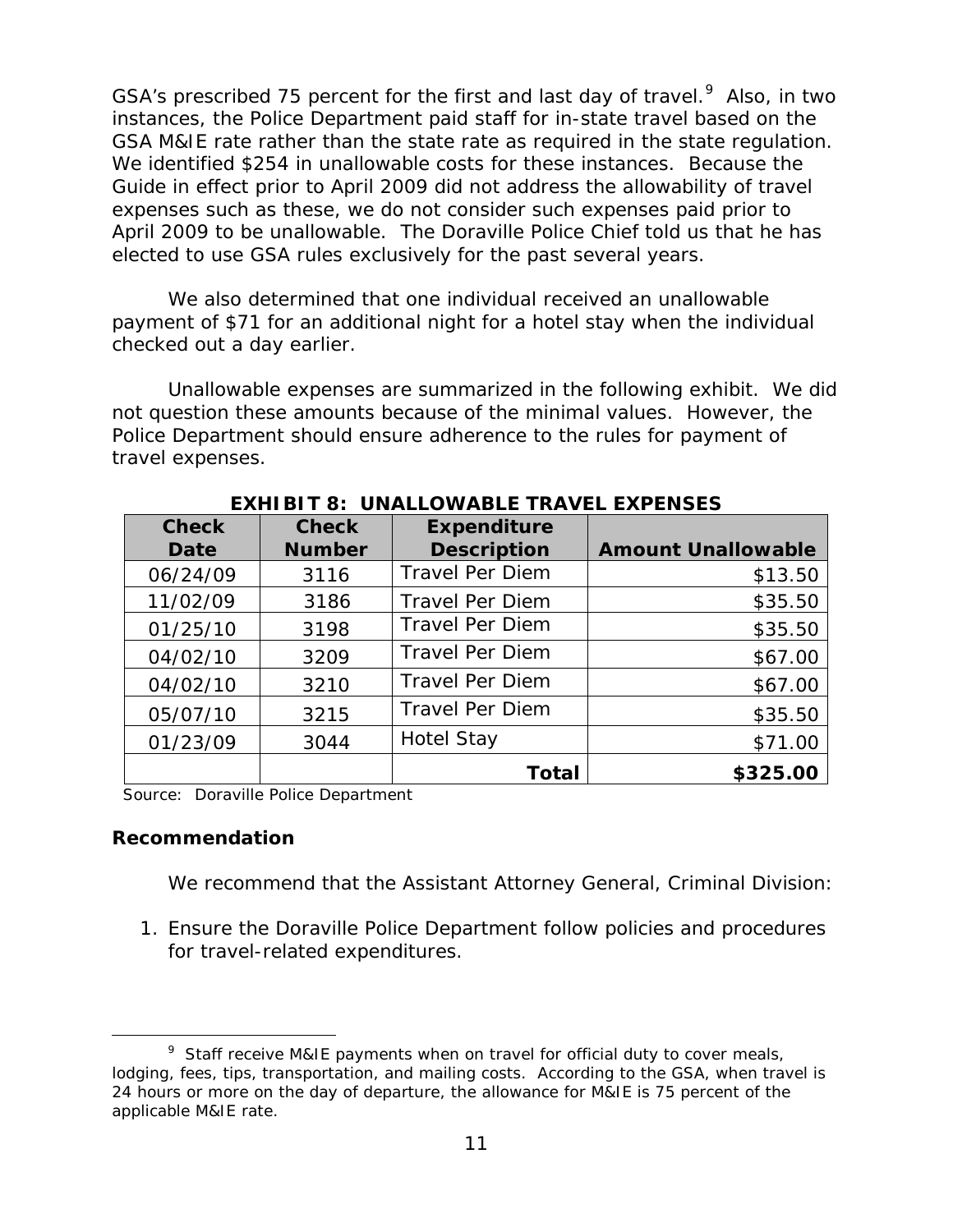## **OBJECTIVES, SCOPE, AND METHODOLOGY**

We conducted this performance audit in accordance with generally accepted government auditing standards. Those standards require that we plan and perform the audit to obtain sufficient, appropriate evidence to provide a reasonable basis for our findings and conclusions based on our audit objectives. We believe that the evidence obtained provides a reasonable basis for our findings and conclusions based on our audit objectives.

#### **Objectives**

The objectives of the audit were to assess whether the Doraville Police Department accounted for equitable sharing funds properly and used such revenues for allowable purposes defined by applicable guidelines. We tested compliance with what we considered were the most important conditions of the Department of Justice's (DOJ) equitable sharing program. We reviewed laws, regulations, and guidelines governing the accounting for and use of DOJ equitable sharing receipts, including:

- *A Guide to Equitable Sharing of Federally Forfeited Property for State and Local Law Enforcement Agencies,* dated March 1994.
- *Addendum to A Guide to Equitable Sharing of Federally Forfeited Property for State and Local Law Enforcement Agencies,* dated March 1998.
- *Guide to Equitable Sharing for State and Local Law Enforcement Agencies,* dated April 2009.

Unless otherwise stated in our report, the criteria used during the audit were contained in these documents.

#### **Scope and Methodology**

Our audit concentrated on, but was not limited to, equitable sharing receipts received by the Doraville Police Department between July 1, 2007, and June 30, 2010. We performed audit work primarily at the Police Department located in Doraville, Georgia. To accomplish the objectives of the audit, we interviewed the Police Department's staff and examined records related to revenues, interest earned, expenditures of DOJ equitable sharing revenues, and property received by the Police Department.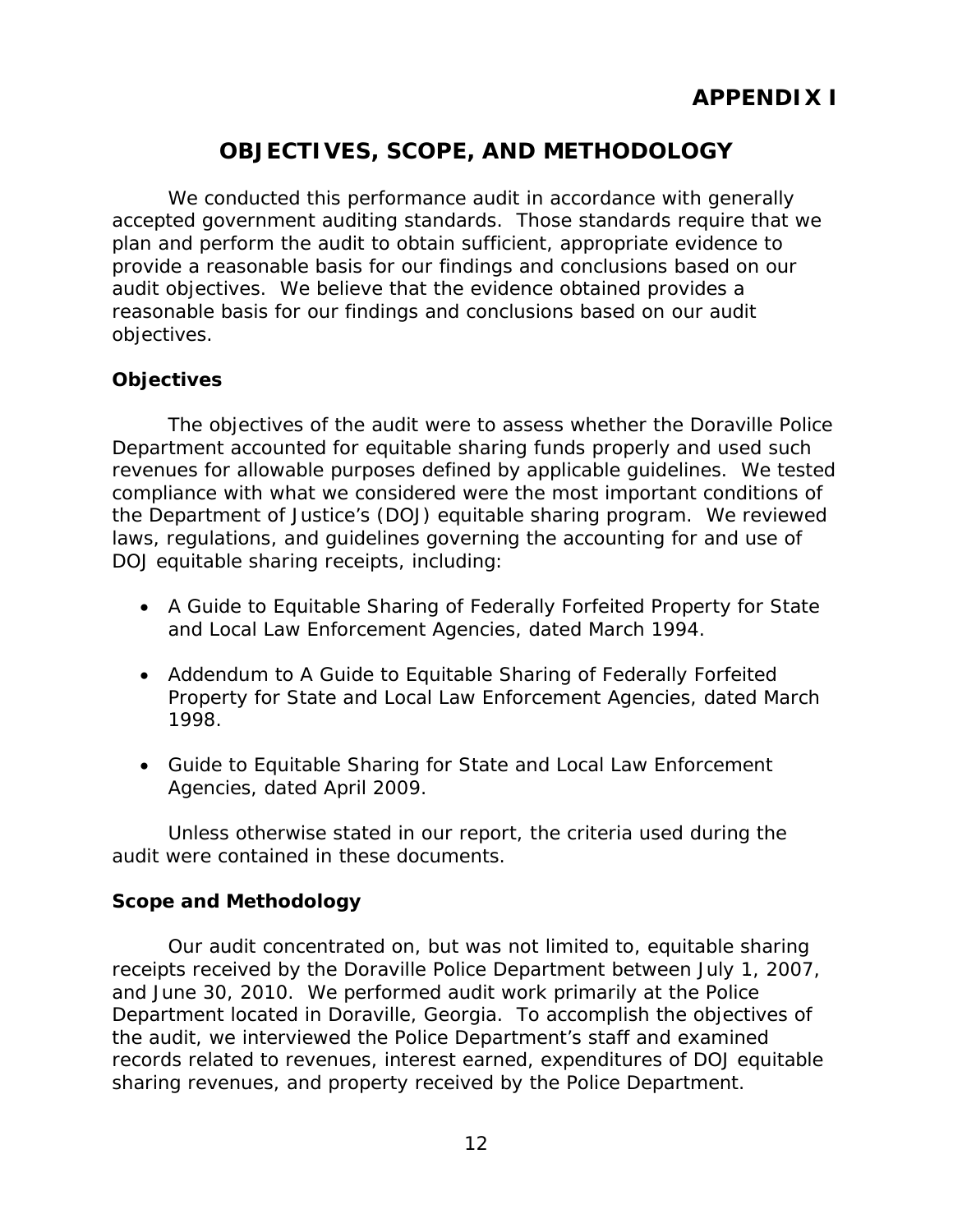During our audit period, there were 45 cash receipts totaling \$1,737,548 and 4 receipts of property valued at \$18,277. We tested five receipts valued at \$1,376,504. During our audit period, there were 449 disbursements totaling \$2,764,463. We tested 78 disbursements valued at \$792,528.

We relied on computer-generated data contained in the DOJ Consolidated Asset Tracking System (CATS) for determining equitably shared revenues and property awarded to the Police Department during the audit period. We did not establish the reliability of the data contained in the CATS system as a whole. However, when the data used is viewed in context with other available evidence, we believe the opinions, conclusions, and recommendations included in this report are valid.

Our audit specifically evaluated the Doraville Police Department's compliance with three essential equitable sharing guidelines: (1) federal sharing agreements and certification reports, (2) accounting for equitable sharing receipts, and (3) use of equitable sharing funds. In planning and performing our audit, we considered internal controls established and used by the Doraville Police Department and the city of Doraville, Georgia, over DOJ equitable sharing receipts to accomplish our audit objectives. However, we did not assess the Doraville Police Department's financial management system reliability, internal controls, or whether it, as a whole, complied with laws and regulations.

Our audit included an evaluation of the Doraville Police Department, a unit of the city of Doraville, Georgia, which was included in a city-wide audit conducted by James L. Whitaker, Certified Public Accountant. The results of this audit were reported in the Single Audit Report that accompanied the Comprehensive Annual Financial Report for the year ended June 30, 2009. The Single Audit Report was prepared under the provisions of the Office of Management and Budget Circular A-133. We reviewed the independent auditor's assessment. This report disclosed that the city did not comply with the provisions of the Davis-Bacon Act as it relates to the documentation of the contractors' qualifications and payroll with respect to the construction project financed with federal funds. The city also did not adhere to the requirements of Procurement and Debarment as it relates to the documentation of the history of the procurement, basis for contractor selection and a cost analysis of the procurement action. In addition to the required annual Single Audit, the Police Department undergoes an annual audit of its Federal Asset Forfeiture Fund. We evaluated the results of this audit. We found the auditors also determined the city failed to comply with the provisions of the Davis-Bacon Act and some of the Procurement and Debarment activities.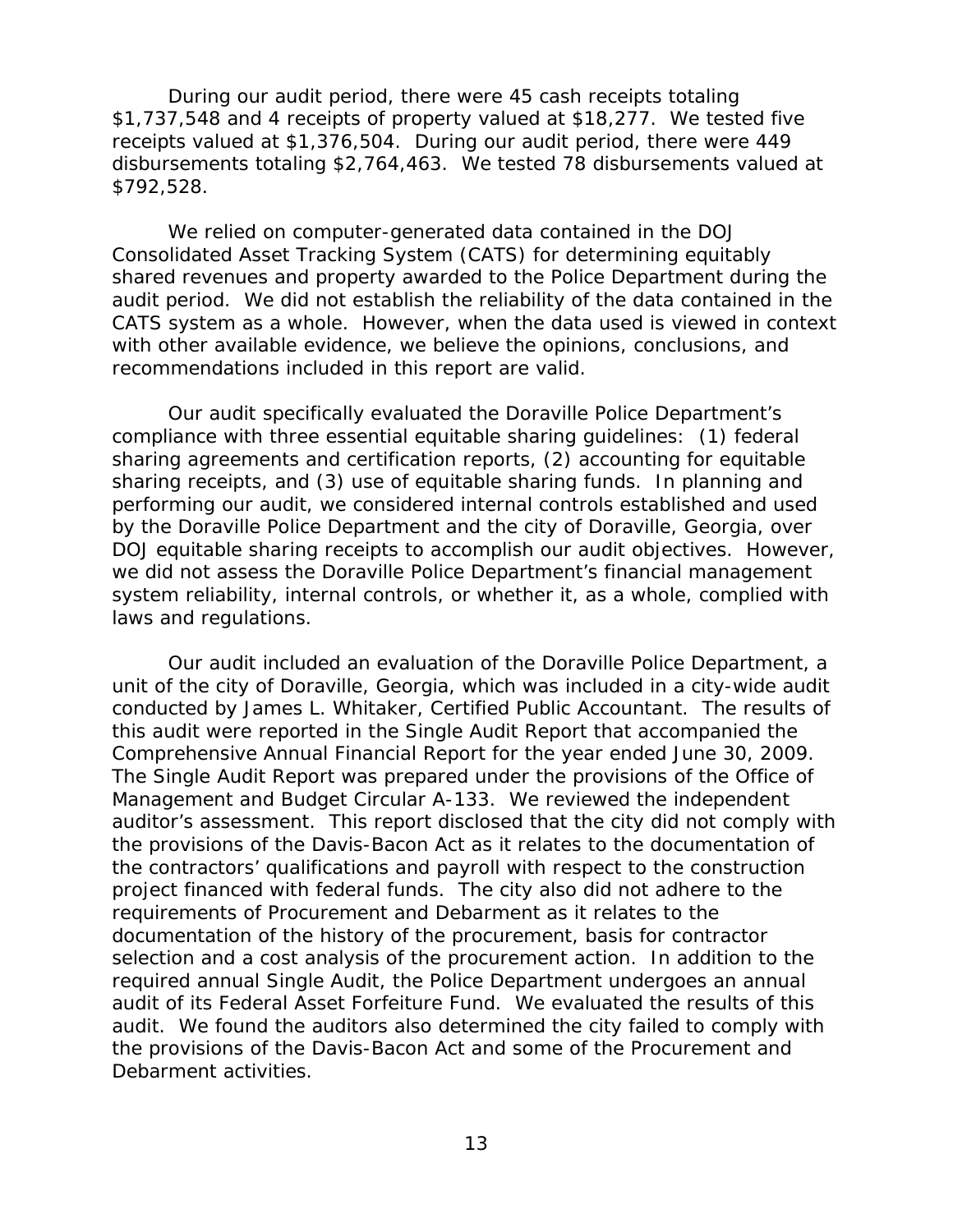## **APPENDIX II**

## **SUMMARY OF TESTED EQUITABLE SHARING PURCHASES**

|                |                                 | <b>DETERMINED</b>                |                               |                        |
|----------------|---------------------------------|----------------------------------|-------------------------------|------------------------|
|                | <b>ITEM</b>                     | <b>TO BE</b><br><b>ALLOWABLE</b> |                               |                        |
| No.            | <b>DESCRIPTION</b>              | (Yes/No)                         | <b>JUSTIFICATION</b>          | <b>COST</b><br>$($ \$) |
|                | Backup/storage                  |                                  |                               |                        |
|                | device and                      |                                  | Law enforcement               |                        |
| 1              | backup software                 | Yes                              | equipment                     | 108,980                |
|                | Data conversion                 |                                  |                               |                        |
|                | and crime                       |                                  | Law enforcement               |                        |
| $\overline{2}$ | mapping                         | Yes                              | equipment                     | 98,399                 |
|                | Transfer of                     |                                  |                               |                        |
|                | treasury funds                  |                                  |                               |                        |
| 3              | received to                     | N/A                              | Law enforcement               |                        |
|                | treasury account                |                                  | activities<br>Law enforcement | 76,411                 |
| 4              | Vehicle                         | Yes                              | equipment                     | 57,900                 |
|                |                                 |                                  | Law enforcement               |                        |
|                |                                 |                                  | equipment                     |                        |
| 5              | Vehicle                         | Yes                              |                               | 49,900                 |
|                | Purchase and<br>installation of |                                  |                               |                        |
|                | audio and video                 |                                  | Law enforcement               |                        |
| 6              | equipment                       | Yes                              | equipment                     | 43,898                 |
|                |                                 |                                  | Law enforcement               |                        |
| $\overline{7}$ | Video units                     | Yes                              | equipment                     | 35,955                 |
|                |                                 |                                  | Law enforcement               |                        |
| 8              | Motor units                     | Yes                              | equipment                     | 28,196                 |
|                | Patrol video                    |                                  |                               |                        |
|                | conversion and                  |                                  | Law enforcement               |                        |
| 9              | data storage                    | Yes                              | equipment                     | 28,524                 |
|                |                                 |                                  | Law enforcement               |                        |
| 10             | Reimbursement                   | Yes                              | activities                    | 28,500                 |
|                | Confidential                    |                                  |                               |                        |
|                | informant                       |                                  | Law enforcement               |                        |
| 11             | payment                         | Yes                              | activities                    | 15,500                 |
|                |                                 |                                  | Law enforcement               |                        |
| 12             | Reimbursement                   | Yes                              | activities                    | 10,000                 |
|                |                                 |                                  | Law enforcement               |                        |
| 13             | Reimbursement                   | Yes                              | activities                    | 8,500                  |
|                | Confidential<br>informant       |                                  | Law enforcement               |                        |
|                |                                 |                                  |                               |                        |
| 14             | payment                         | Yes                              | activities                    | 5,000                  |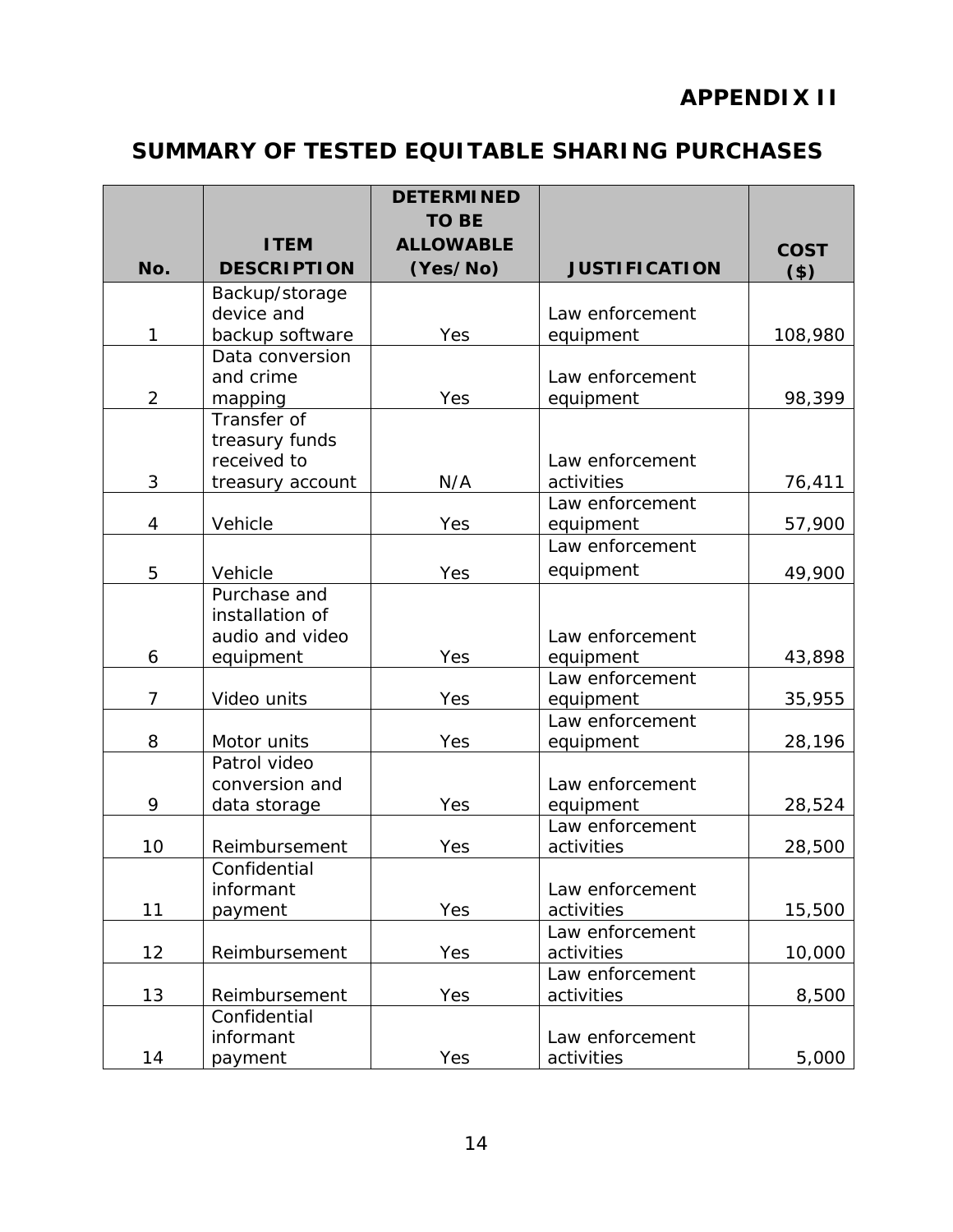|     |                    | <b>DETERMINED</b> |                      |             |
|-----|--------------------|-------------------|----------------------|-------------|
|     |                    | <b>TO BE</b>      |                      |             |
|     | <b>ITEM</b>        | <b>ALLOWABLE</b>  |                      | <b>COST</b> |
| No. | <b>DESCRIPTION</b> | (Yes/No)          | <b>JUSTIFICATION</b> | $($ \$)     |
|     | Confidential       |                   |                      |             |
|     | informant          |                   | Law enforcement      |             |
| 15  | payment            | Yes               | activities           | 2,500       |
|     | Confidential       |                   |                      |             |
|     | informant          |                   | Law enforcement      |             |
| 16  | payment            | Yes               | activities           | 2,000       |
|     | Confidential       |                   |                      |             |
|     | informant          |                   | Law enforcement      |             |
| 17  | payment            | Yes               | activities           | 1,820       |
|     | Confidential       |                   |                      |             |
|     | informant          |                   | Law enforcement      |             |
| 18  | payment            | Yes               | activities           | 1,000       |
|     | Confidential       |                   |                      |             |
|     | informant          |                   | Law enforcement      |             |
| 19  | payment            | Yes               | activities           | 1,000       |
|     |                    |                   | Law enforcement      |             |
| 20  | Rent               | Yes               | expense              | 1,385       |
|     |                    |                   | Law enforcement      |             |
| 21  | Rent               | Yes               | expense              | 1,385       |
|     |                    |                   | Law enforcement      |             |
| 22  | Reimbursement      | Yes               | training             | 1,497       |
|     |                    |                   | Law enforcement      |             |
| 23  | Per diem           | Partial           | training             | 284         |
|     |                    |                   | Law enforcement      |             |
| 24  | Per diem           | Yes               | training             | 214         |
|     |                    |                   | Law enforcement      |             |
| 25  | Vehicle parts      | Yes               | equipment            | 59          |
|     |                    |                   | Law enforcement      |             |
| 26  | Per diem           | Yes               | training             | 162         |
|     |                    |                   | Law enforcement      |             |
| 27  | Lodging            | Yes               | training             | 700         |
|     |                    |                   | Law enforcement      |             |
| 28  | Lodging            | Yes               | training             | 355         |
|     |                    |                   | Law enforcement      |             |
| 29  | Per diem           | Yes               | training             | 117         |
|     |                    |                   | Law enforcement      |             |
| 30  | Registration fee   | Yes               | training             | 45          |
|     |                    |                   | Law enforcement      |             |
| 31  | Per diem           | Partial           | training             | 207         |
|     |                    |                   | Law enforcement      |             |
| 32  | Lodging            | Yes               | training             | 295         |
|     |                    |                   | Law enforcement      |             |
| 33  | Registration fee   | Yes               | training             | 3,150       |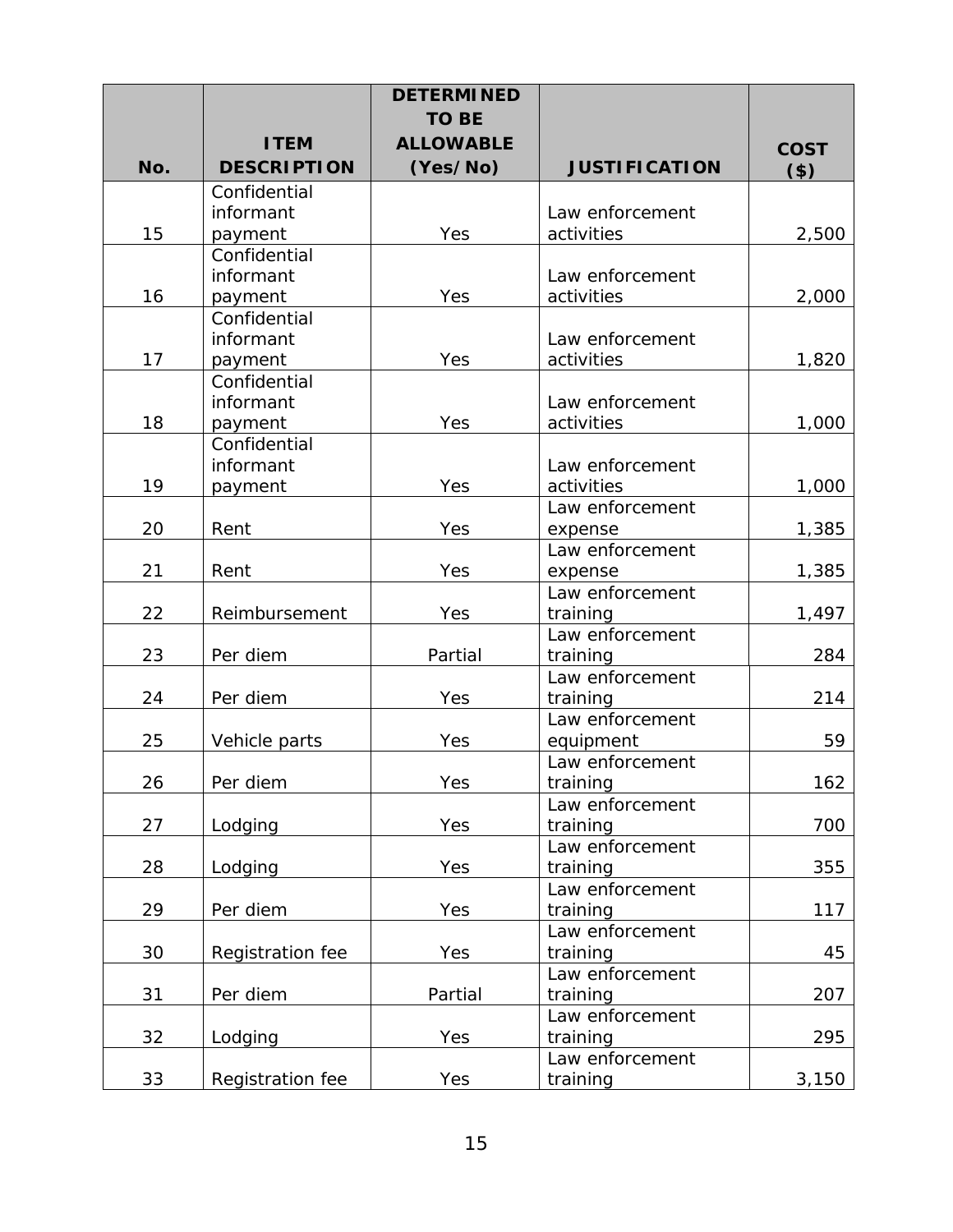|     |                    | <b>DETERMINED</b> |                              |             |
|-----|--------------------|-------------------|------------------------------|-------------|
|     |                    | <b>TO BE</b>      |                              |             |
|     | <b>ITEM</b>        | <b>ALLOWABLE</b>  |                              | <b>COST</b> |
| No. | <b>DESCRIPTION</b> | (Yes/No)          | <b>JUSTIFICATION</b>         | $($ \$)     |
|     |                    |                   | Law enforcement              |             |
| 34  | Lodging            | Yes               | training                     | 356         |
|     | Counter camera     |                   | Law enforcement              |             |
| 35  | in jail            | Yes               | equipment                    | 3,522       |
|     |                    |                   | Law enforcement              |             |
| 36  | Computer parts     | Yes               | equipment                    | 180         |
|     |                    |                   | Law enforcement              |             |
| 37  | Printers           | Yes               | equipment                    | 2,504       |
|     |                    |                   | Law enforcement              |             |
| 38  | <b>Tasers</b>      | Yes               | equipment                    | 6,520       |
|     | ID card/door       |                   | Law enforcement              |             |
| 39  | card printer       | Yes               | equipment                    | 5,263       |
| 40  |                    |                   | Law enforcement              |             |
|     | Message board      | Yes               | equipment<br>Law enforcement | 18,490      |
| 41  | Cameras            | Yes               | equipment                    | 9,800       |
|     |                    |                   | Law enforcement              |             |
| 42  | Laptops            | Yes               | equipment                    | 11,141      |
|     | Camera and         |                   | Law enforcement              |             |
| 43  | accessories        | Yes               | equipment                    | 4,596       |
|     |                    |                   | Law enforcement              |             |
| 44  | Vehicle            | Yes               | equipment                    | 6,700       |
|     |                    |                   | Law enforcement              |             |
| 45  | Vehicle            | Yes               | equipment                    | 22,182      |
|     |                    |                   | Law enforcement              |             |
| 46  | Cell phone         | Yes               | equipment                    | 601         |
|     | Satellite phone    |                   | Law enforcement              |             |
| 47  | service            | Yes               | equipment                    | 62          |
|     |                    |                   | Law enforcement              |             |
| 48  | Blackberry         | Yes               | equipment                    | 1,673       |
|     | Heating and air    |                   | Law enforcement              |             |
| 49  | setup              | Yes               | facilities                   | 16,413      |
|     | Carpentry          |                   | Law enforcement              |             |
| 50  | services           | Yes               | facilities                   | 3,640       |
|     | Drywall and        |                   | Law enforcement              |             |
| 51  | acoustical work    | Yes               | facilities                   | 3,737       |
|     | Upgrade of         |                   |                              |             |
|     | parabolic lens     |                   | Law enforcement              |             |
| 52  | fixtures           | Yes               | equipment                    | 13,795      |
|     |                    |                   | Law enforcement              |             |
| 53  | Plumbing fixtures  | Yes               | facilities                   | 4,390       |
|     | Spill proof water  |                   | Law enforcement              |             |
| 54  | dish for K-9       | Yes               | equipment                    | 70          |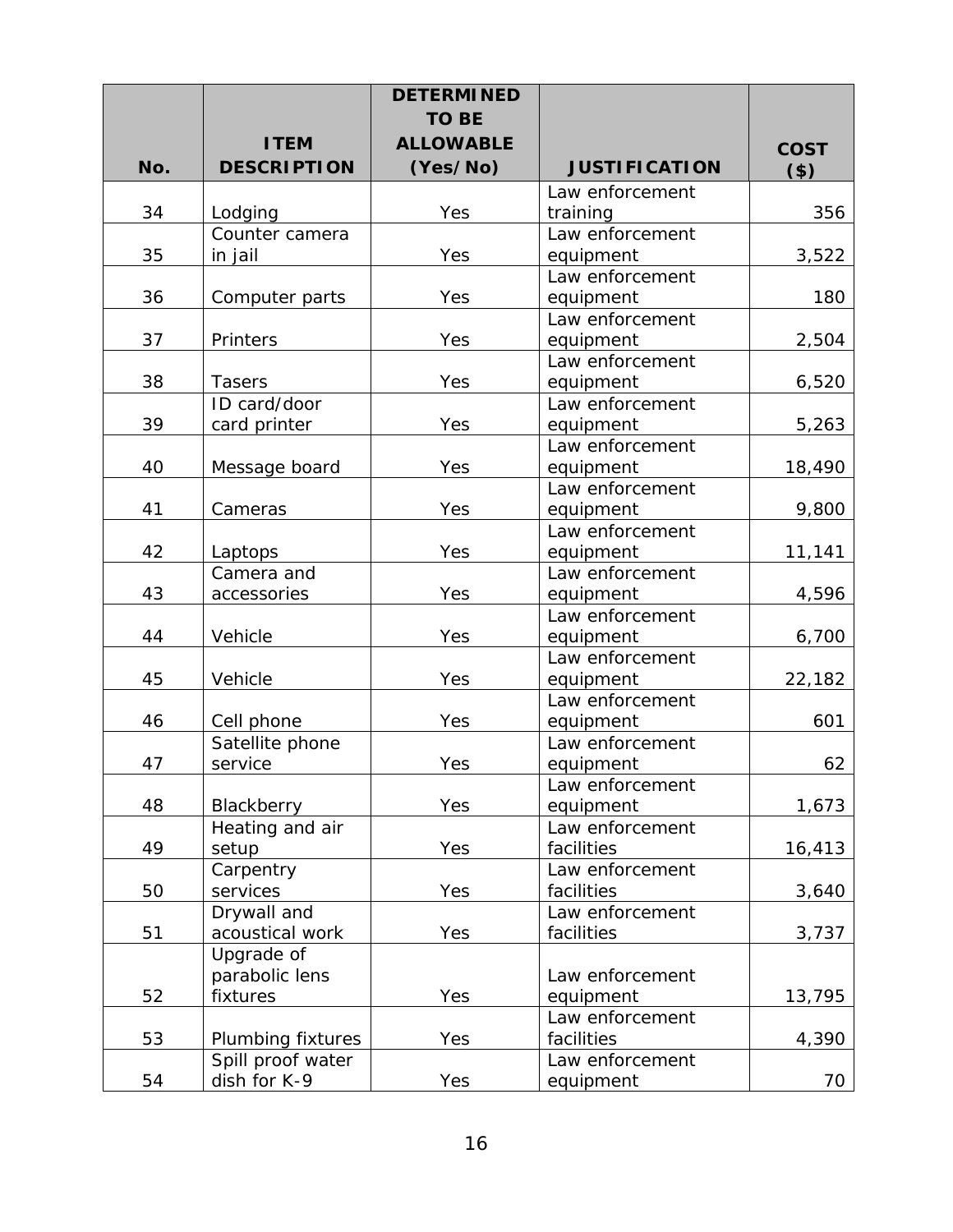|     |                      | <b>DETERMINED</b> |                      |             |
|-----|----------------------|-------------------|----------------------|-------------|
|     |                      | <b>TO BE</b>      |                      |             |
|     | <b>ITEM</b>          | <b>ALLOWABLE</b>  |                      | <b>COST</b> |
| No. | <b>DESCRIPTION</b>   | (Yes/No)          | <b>JUSTIFICATION</b> | $($ \$)     |
|     | Lettering for two    |                   | Law enforcement      |             |
| 55  | motorcycles          | Yes               | uniform              | 300         |
|     | Payment to           |                   | Law enforcement      |             |
| 56  | <b>SATCOM</b> direct | Yes               | related payment      | 154         |
| 57  | Transfer of funds    | Yes               | Law enforcement      |             |
|     |                      |                   | activities           | 19,822      |
|     | Bicycle unit         |                   | Law enforcement      |             |
| 58  | gear                 | Yes               | equipment            | 348         |
|     |                      |                   | Law enforcement      |             |
| 59  | Contribution         | Yes               | activities           | 10,000      |
|     |                      |                   | Law enforcement      |             |
| 60  | Traffic vest         | Yes               | equipment            | 21          |
|     |                      |                   | Law enforcement      |             |
| 61  | Power cords          | Yes               | equipment            | 291         |
|     | Reflective           |                   | Law enforcement      |             |
| 62  | lettered shirts      | Yes               | uniform              | 726         |
|     | Federal asset        |                   | Law enforcement      |             |
| 63  | forfeiture audit     | Yes               | activities           | 3,500       |
|     |                      |                   | Law enforcement      |             |
| 64  | Leather jacket       | Yes               | uniform              | 299         |
|     | Purchase and         |                   |                      |             |
|     | installation of      |                   | Law enforcement      |             |
| 65  | carpet               | Yes               | facilities           | 3,653       |
|     |                      |                   | Law enforcement      |             |
| 66  | Floor tile           | Yes               | facilities           | 498         |
|     |                      |                   | <b>TOTAL</b>         | 789,085     |

Source: OIG assessment based on Doraville Police Department accounting records, purchase orders, invoices, and the April 2009 Guide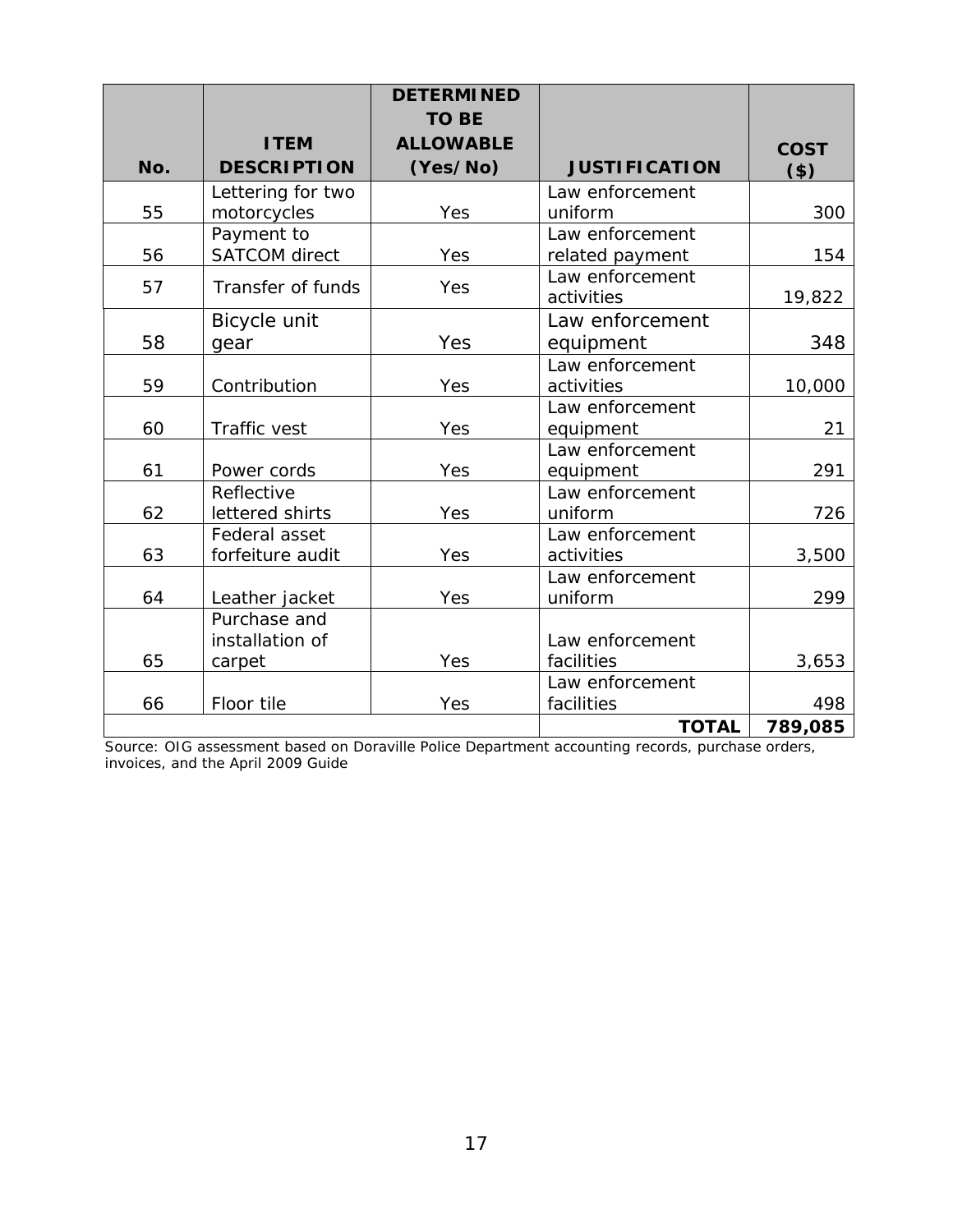## **DORAVILLE POLICE DEPARTMENT'S RESPONSE TO THE DRAFT AUDIT REPORT**



# **City of Doraville Police Department**

3750 Park Avenue, Doraville, Georgia 30340

Chief John King 0ffice (770)936-3844 Fax (770)220-1597

Ferris B. Polk 21 March 2011 U.S. Department of Justice Office of the Inspector General Atlanta Regional Audit Office 75 Spring St. Suite 1130 Atlanta, GA 30303

Dear Mr. Polk:

I appreciate the opportunity to respond to the draft report. I am confident the efforts to maintain complete accountability and transparency initiated in 2002 have been validated by numerous audits performed. As with the multitude of updates by the U.S. Department of Justice, I am grateful to our Law Enforcement Coordinator with the U.S. Attorney's Office in the Northern District of Georgia Didi Nelson, who has answered questions and provided opportunities for continuing training to my staff and me.

The following issues were identified:

1.David Bacon Act; Our department built a evidence room and training center and acted as our own managing contractors, the requirement to screen the contractors through the Federal Debarred List was unknown to us at the time. The construction time span went across two fiscal years and was noted on the internal audit. The Department has implemented a policy of screening contractors through the federal database, in addition the Department submitted all the contractors involved in the project retroactively and all were cleared.

2. Per Diem rates. Until September 2010, our department used the GSA guidelines for travel for training purposes. In April 2009, the federal guidelines changed to follow Georgia State guidelines which are different and more complicated. Additionally, several employees attended training and were erroneously paid a full days Per Diem for the first and last day of training. On 09/15/2010, check #3198 for \$497.00 was returned unused and therefore voided. This should then reduce the "Unallowable Travel Expenses" to \$289.50. Our department has implemented a procedure to correct this error in addition to requiring all employees participating in outside training to turn in all receipts for lodging.

> John F. King Chief of Police